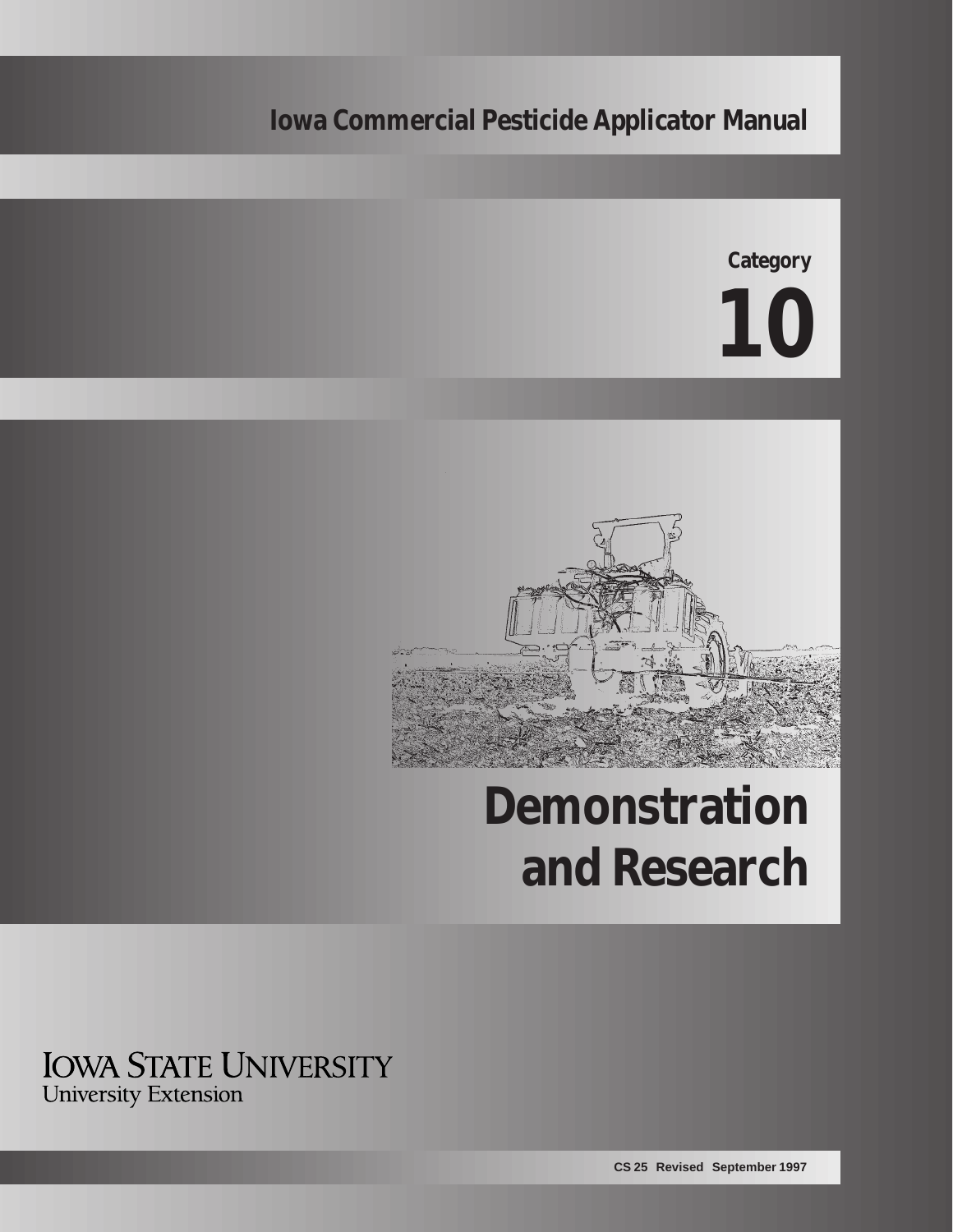File: Pest Management 7-1



**…and justice for all**

The Iowa Cooperative Extension Service's programs and policies are consistent with pertinent federal and state laws and regulations on nondiscrimination. Many materials can be made available in alternative formats for ADA clients.

Issued in furtherance of Cooperative Extension work, Acts of May 8 and June 30, 1914, in cooperation with the U.S. Department of Agriculture. Stanley R. Johnson, director, Cooperative Extension Service, Iowa State University of Science and Technology, Ames, Iowa.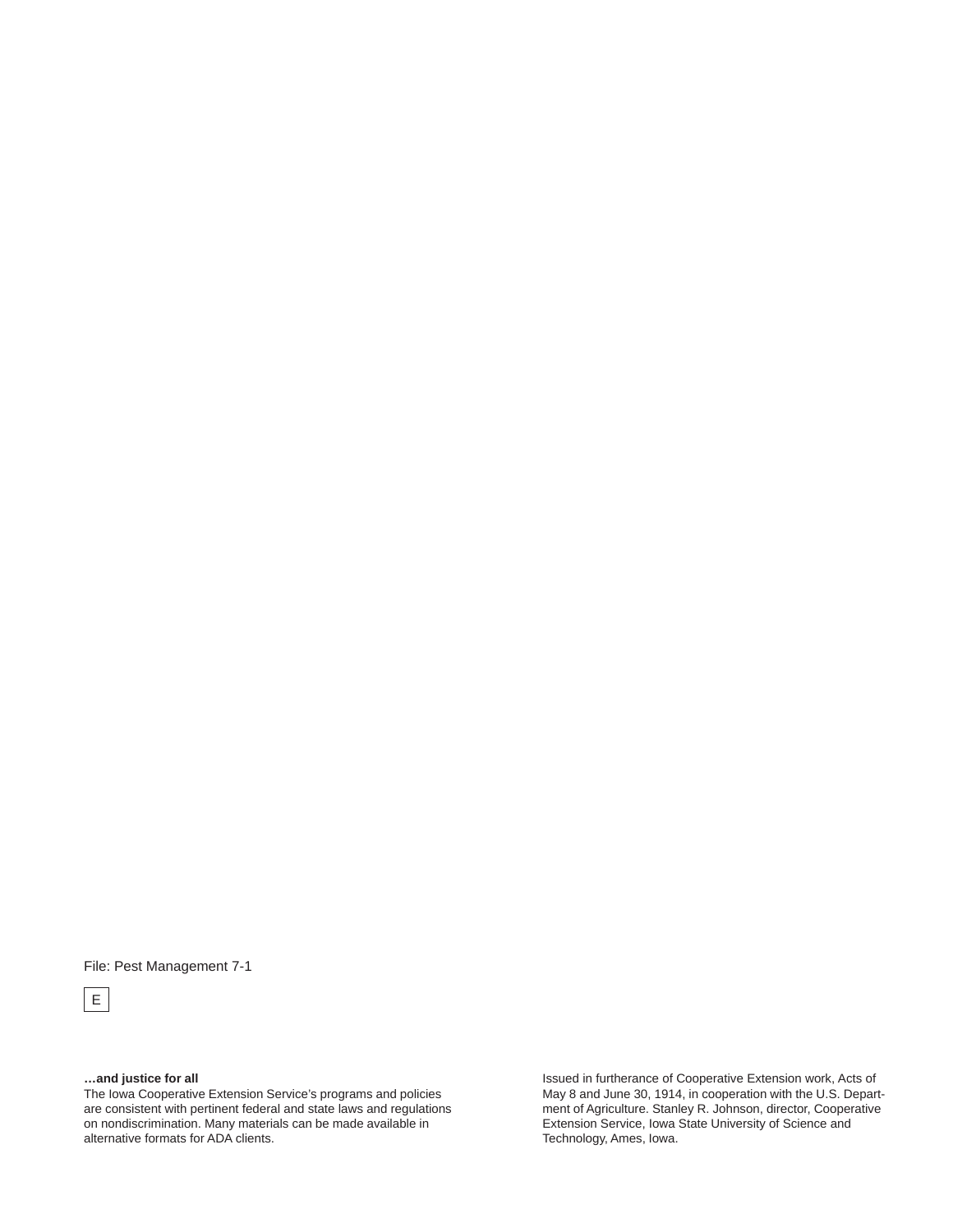

Iowa Commercial Pesticide Applicator Manual

# **Demonstration and Research**

# **Category 10**

Prepared by Noelle Baker, special project consultant; Laura Sweets, former Iowa State University extension plant pathologist; Brent Pringnitz, extension program specialist in Agronomy; and Joyce Hornstein, extension program specialist in Entomology; graphics by Rex Heer; design layout by Dennis Melchert and Beth Kroeschell; and edited by Julie Todd, extension program specialist in Entomology.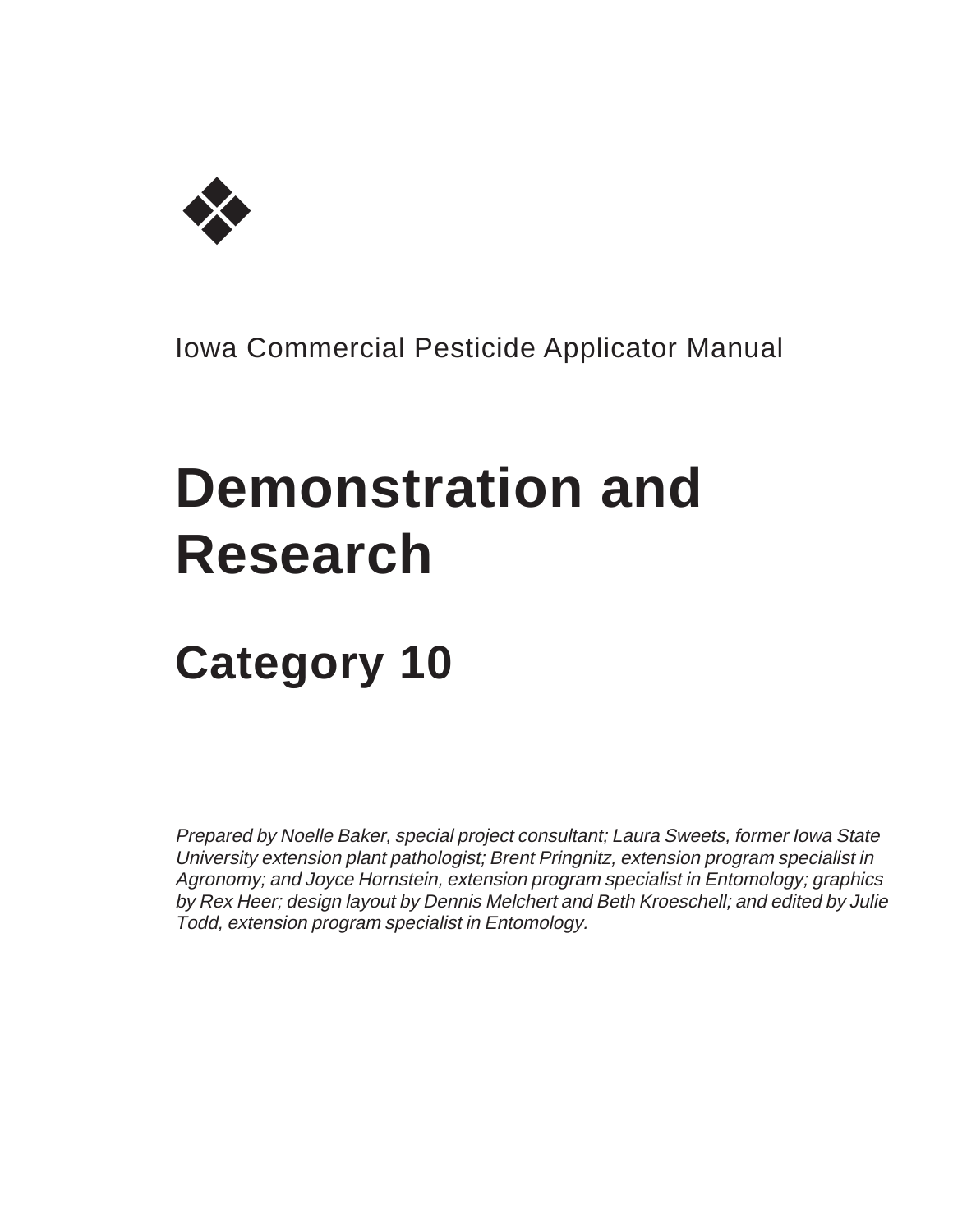

This manual has been developed for individuals wishing to become certified in commercial pesticide applicator Category 10, Demonstration and Research. It contains specific information that an individual must know before becoming certified in Category 10. This manual has been designed to supplement the general information contained in the *Iowa Core Manual* (IC-445) and should not be used for certification preparation without referring to the *Iowa Core Manual*.

No endorsement is intended by Iowa State University Extension of companies or their products mentioned nor is criticism implied of similar companies or their products not mentioned.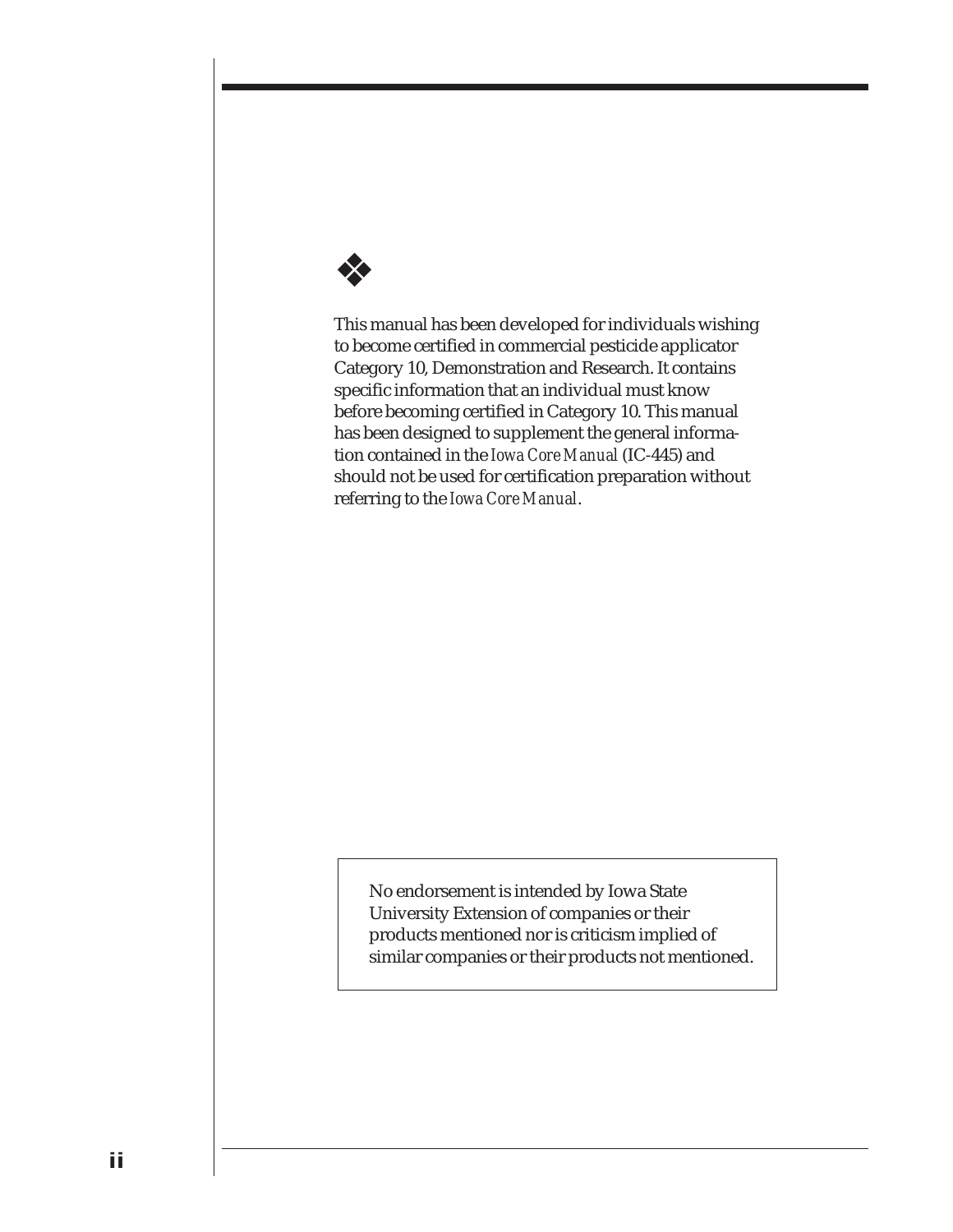# **Contents**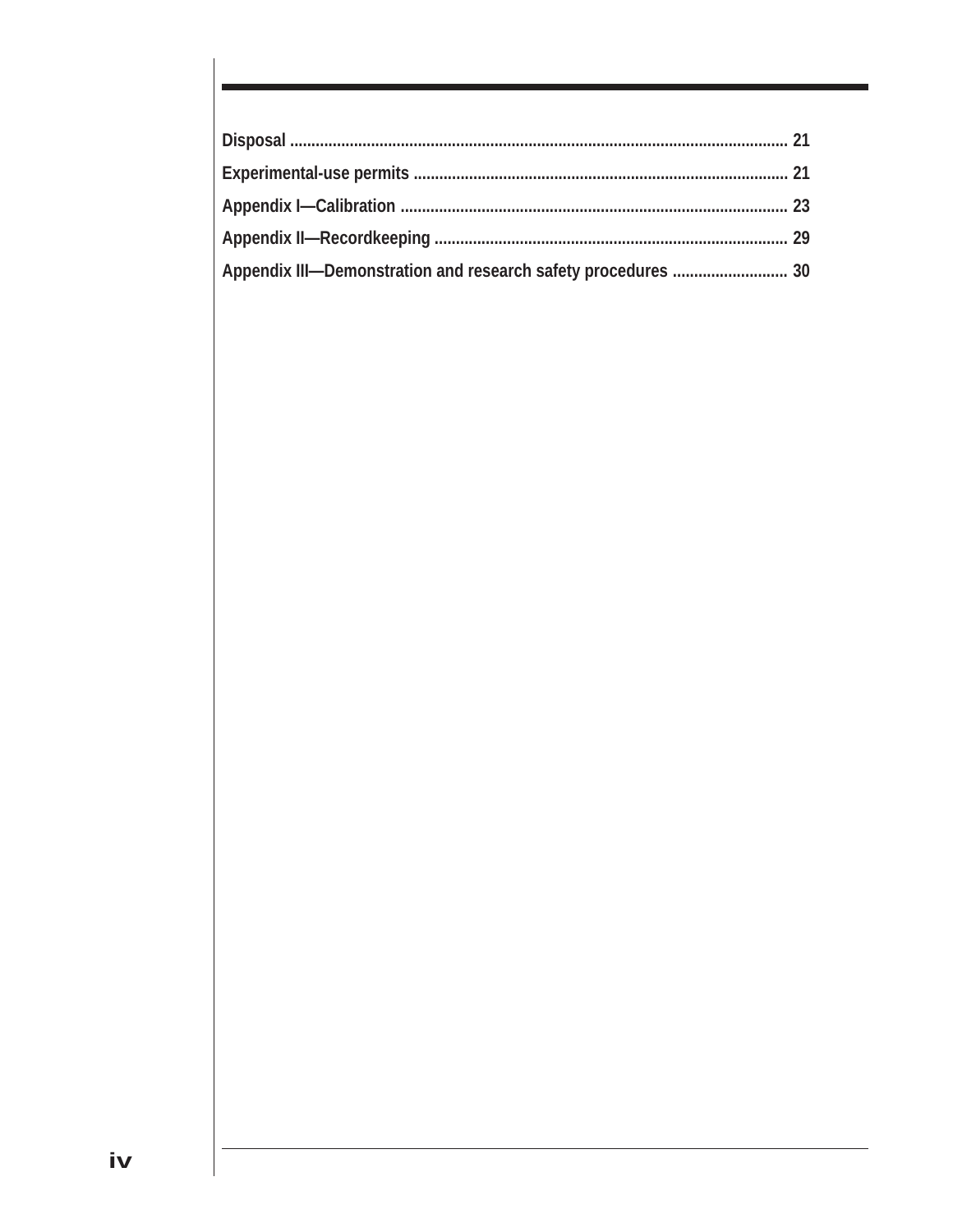

# **Introduction**

This manual is intended to inform individuals of issues pertinent to the design, implementation, and evaluation of demonstrations or experiments that involve pesticides. Pesticide–organism interactions, interactions of the pesticide with the environment, and integrated pest management (IPM) are important topics that will be covered in this manual. Because there has been an increasing interest in on-farm demonstration and research, and the differences between demonstration and research, sections have been included in this manual that address these topics. The manual also addresses important design and safety considerations inherent in carrying out a successful demonstration or experiment.

Individuals in field demonstration and research pest control not only provide and disseminate information on pest control but also serve as examples for other applicators. Therefore, they should be particularly knowledgeable in methods of pest control, and they should demonstrate competence in the safe and effective use of pesticides.

They also must understand pesticide– organism interactions and recognize the importance of integrating pesticide use with other control measures in effective pest management programs. For example, cultivation often is needed to supplement the benefits of herbicides, and crop rotation helps to reduce the natural increase of many insects and disease-causing organisms, thereby decreasing the need for higher levels of pesticide application.

Demonstration and research pest control requires people who can:

- demonstrate to the public the proper use and techniques of applying restricted use pesticides or supervise such demonstrations, and
- conduct field research with pesticides.

The first group of people includes Cooperative Extension personnel, vocational agriculture instructors, community college agriculture instructors, industry representatives, and others who demonstrate effective pest control practices. The second group includes Iowa State University, community colleges, and other research and educational institutions; state, federal, and industry researchers; and others who conduct research in the field.



# **Pesticide–organism interactions**

The beneficial and the harmful effects of pesticides are determined by pesticide– organism interactions or how pesticides and organisms react to each other. To do its job, a pesticide must (1) penetrate an organism, (2) move or be transported to a site of action, and (3) once there, disrupt or alter a vital function. The manner in which the pesticide affects a vital function is called its mode of action. Penetration, transport, and mode of action involve pesticide–organism interactions. Pesticide–organism interactions also are involved in the metabolism, accumulation, elimination, and detoxification of pesticides by a plant or animal.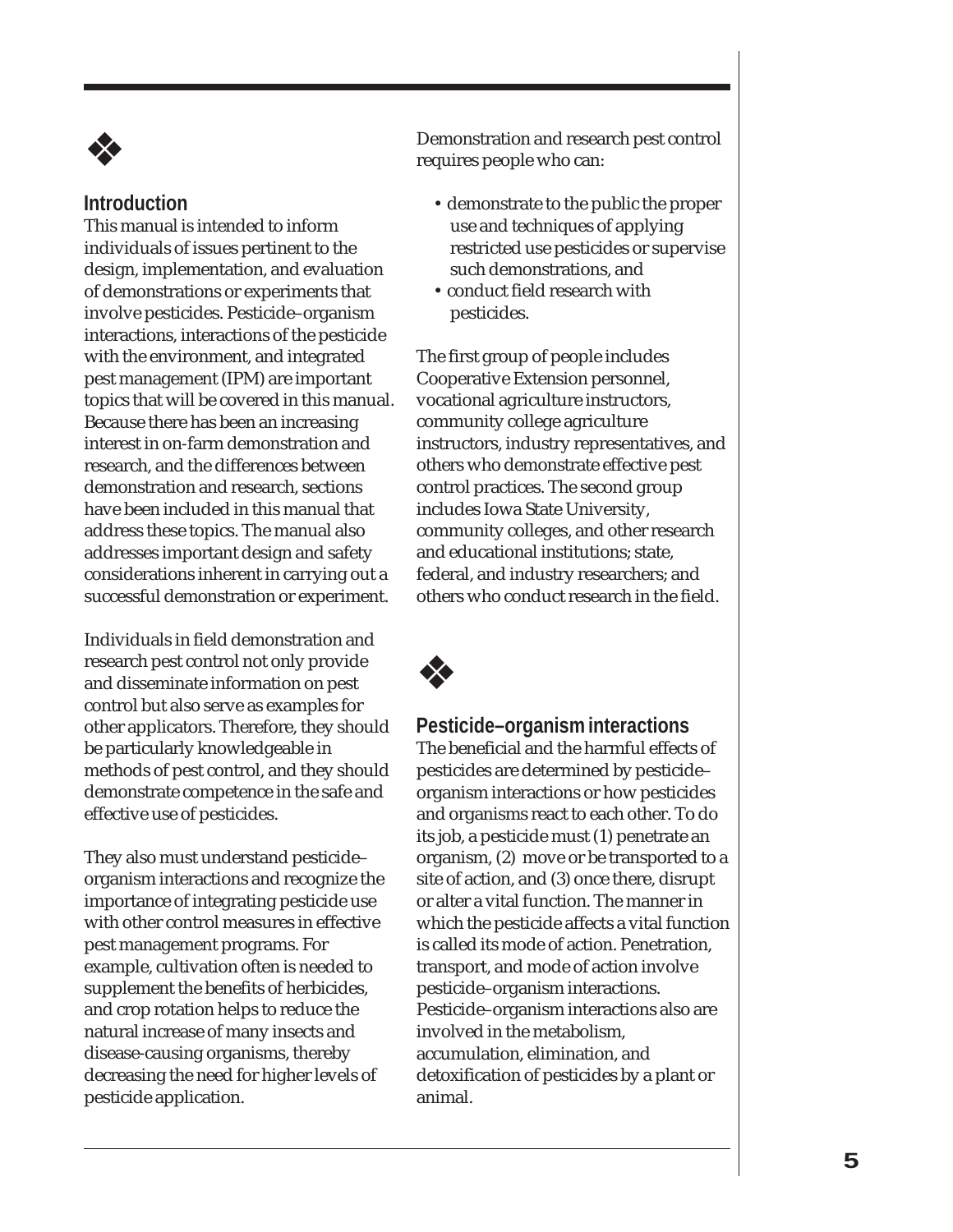Selectivity and the development of pesticide resistance are often caused by differences in pesticide–organism interactions. Selectivity is the ability of a pesticide to kill or otherwise alter one organism and not another. Resistance is the inherent ability of a pest to sustain less damage from pesticide application than other individuals of that species under comparable environmental conditions. An example of resistance to pesticides worldwide is in insects and mites. In the early 1990s, more than 500 species of arthropods were known to be resistant to insecticides. Pesticide resistance is not limited to arthropods; there are at least 200 species of fungi, 213 species of weeds, and several species of nematodes and rodents also resistant to one or more pesticides. Common waterhemp with resistance to acetolactate synthase-inhibiting (ALS-inhibiting) herbicides is common in the Midwest. Resistance often develops in pest populations that have been frequently treated with a single pesticide. Development of resistance in pest populations may sometimes be averted or delayed by reducing the number of treatments and alternating the type of pesticides used.

#### **Penetration**

The speed and extent of penetration depend on the permeability of an organism to the specific pesticide. This permeability differs significantly among plants and animals and even among different tissues of the same organism. In animals, tissues of the respiratory and digestive systems are usually much more permeable than the skin. In plants, the chemical and physical relationship between the leaf surface and the herbicide influences the rate and amount of uptake.

Air temperature and relative humidity, plant size and age, and herbicide additives also affect penetration and uptake.

#### **Transport**

The movement of a pesticide from the place where it entered an organism to its site of action involves the motility of the pesticide molecules and the efficiency of the transporting mechanism of the plant or animal, i.e., how quickly the pesticide moves through the plant or animal's system. Systemic herbicides must move through the plant to areas of interaction. Other herbicides are nonmobile in the plant and only affect the area in which they come in direct contact.

#### **Mode of action**

A pesticide performs its main function only after it reaches action sites within an organism. These sites are usually the protoplasm of living cells and often particular kinds of cells. For example, the cells targeted by organophosphate insecticides are the nerve cells. Atrazine affects the photosynthetic process in the chloroplasts of susceptible plant cells.

Pesticides kill or otherwise alter an organism by disrupting or interfering with some vital physiological function. This is called the pesticide's mode of action. The mode of action of organophosphate insecticides (e.g., methyl parathion, malathion, Thimet®) is the inhibition of the breakdown of acetylcholine by cholinesterase, an enzyme that is essential in regulating the proper functioning of the nervous system. When acetylcholine accumulates, muscles and glands become overactive because of excessive stimulation of the nerve cells. Some herbicides act as plant growth regulators, speeding up or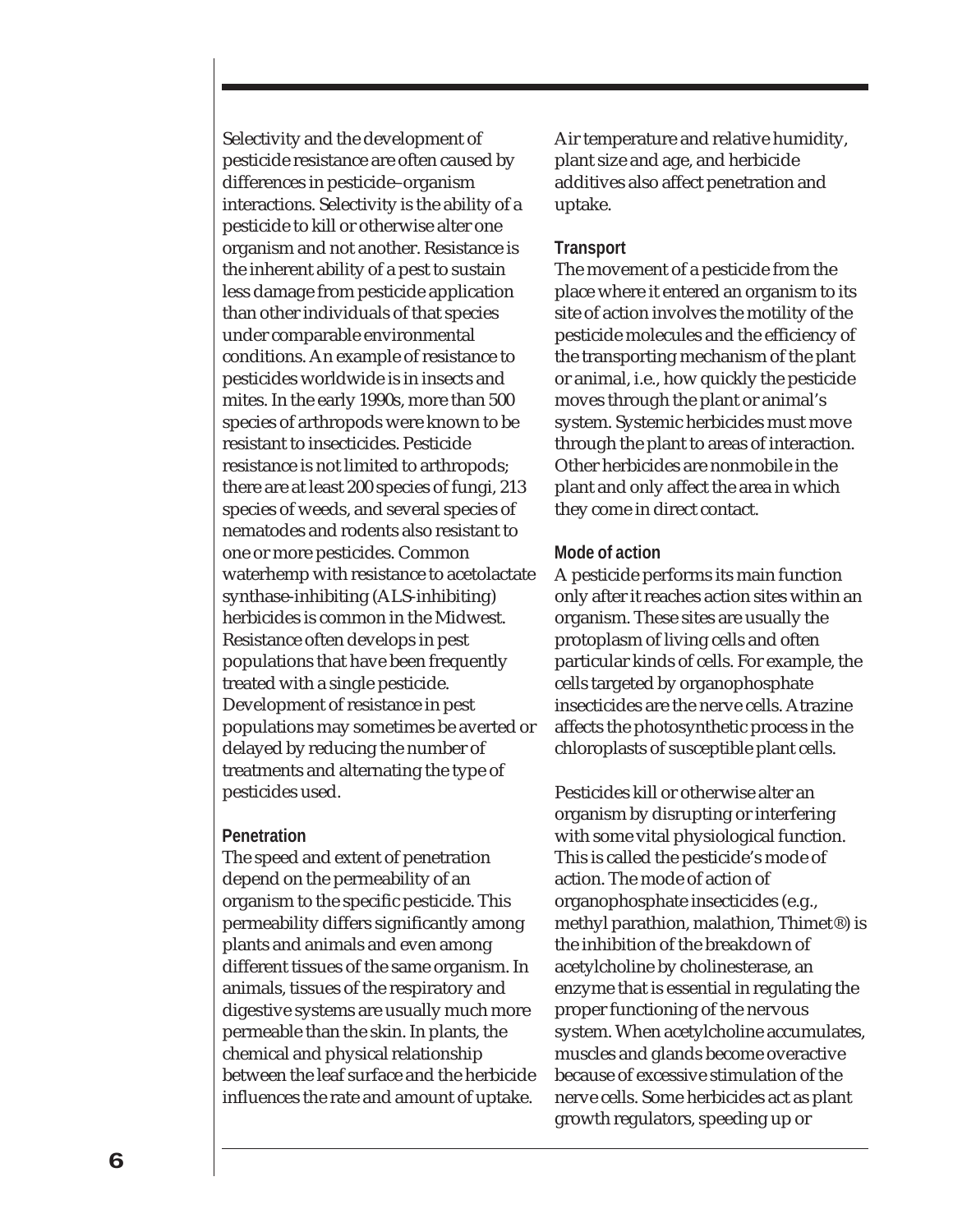slowing down cell growth and reproduction; other herbicides act as desiccants, defoliants, or antitranspirants. One major class of herbicides, the ALS inhibitors, blocks the synthesis of critical amino acids within the plant. Fungicides may act as enzyme poisons and spore germination inhibitors.

#### **Metabolism**

Metabolism is the process by which a pesticide, or other chemical, is changed into one or more different chemicals within a living organism. The metabolic product, or metabolite, may be either more toxic or less toxic than the original pesticide ingredient. For example, corn is tolerant to triazine herbicides because it quickly deactivates these chemicals by binding them to other plant chemicals. Some pesticides are effective only after they have been metabolized to a lethal compound by an organism. Given enough time, an organism may be able to metabolize certain pesticides to their nontoxic metabolites. Survival may depend on whether or not the organism can metabolize the pesticide into nontoxic metabolites before the toxic activity is complete or irreversible.

#### **Accumulation, elimination, and detoxification**

Pesticide chemicals and their metabolites may be stored or accumulated within an organism or be eliminated as waste. If the level of exposure to most accumulated pesticides remains constant, an equilibrium between storage, metabolism, and elimination is reached, and the concentration of the pesticide and its metabolites remains constant within an organism. If the level of exposure is changed, the concentration within an organism correspondingly increases or decreases.

Because pesticide residues may accumulate within organisms, special precautions in harvest or slaughter must be observed with the treated commodities. Grazing, harvest, slaughter restrictions, and freshening intervals provide the necessary time for metabolites to be detoxified or eliminated before safe consumption of the treated product is allowed.

#### **Biodegradation**

Pesticides in the environment can be affected by:

- soil organic matter,
- soil pH,
- soil texture,
- ultraviolet light,
- soil microorganisms,
- soil moisture,
- temperature, and
- humidity.

These factors not only affect the efficacy of a pesticide but also determine the manner and rate that it is metabolized. Biodegradation is simply metabolism, but it more specifically refers to the decomposition of pesticide residues in the environment by bacteria and other microorganisms that use the residues as nutrient sources.

#### **Biological magnification**

Biological magnification is the tendency for certain pesticides to progressively become more concentrated in each type of organism when moving from the bottom to the top organism within a food chain. Biological magnification was believed partly responsible for the deaths and reproductive failures among predatory animals, especially hawk-like birds, eagles, and brown pelicans. Perhaps the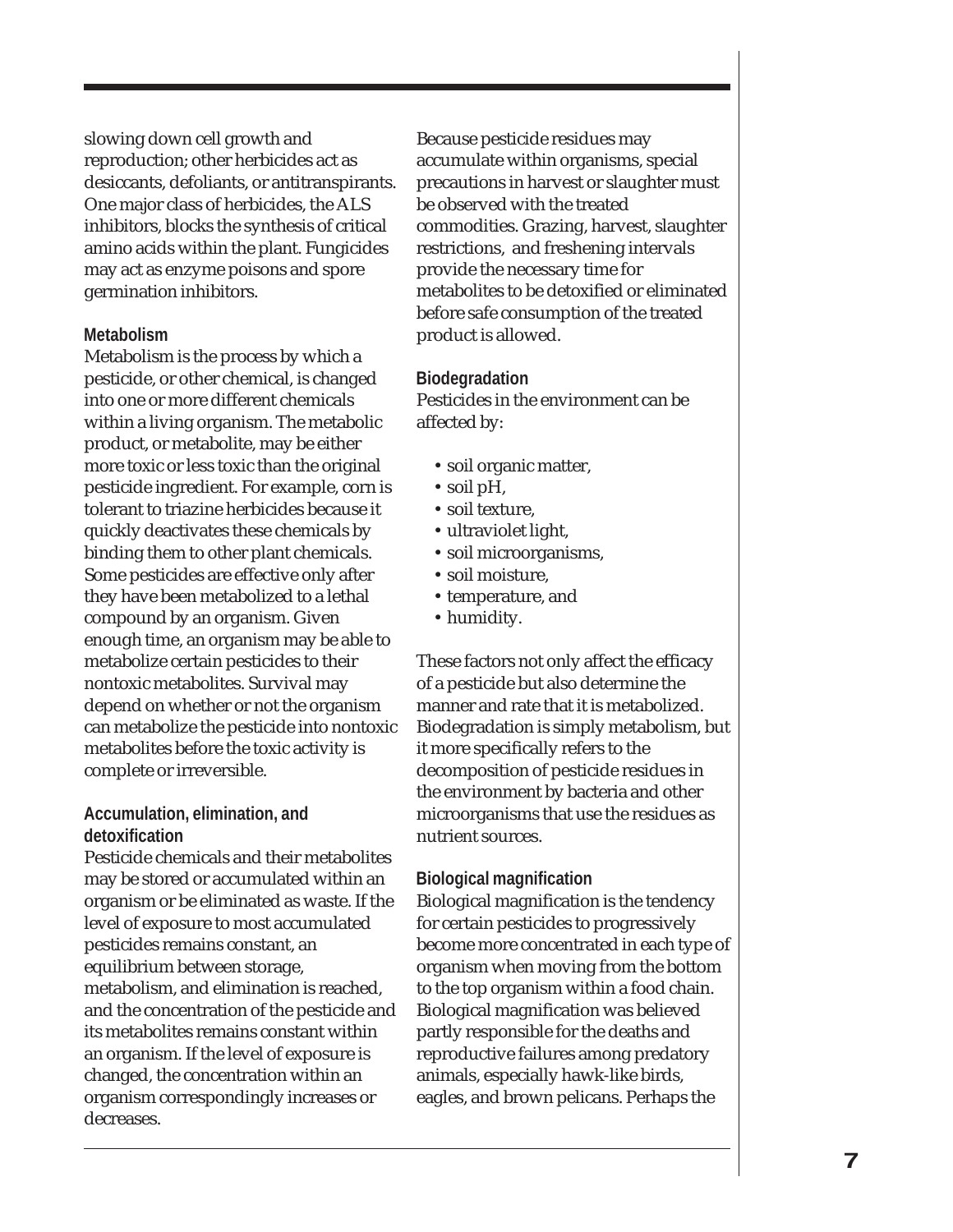most familiar example of reproductive effects of pesticides on nontarget organisms is the eggshell thinning in birds that was caused by certain chlorinated hydrocarbon insecticides such as DDT.

This eggshell thinning may have been initiated by a chain of events beginning when invertebrates that consumed plants with DDT residues were, in turn, eaten by rodents, reptiles, amphibians, fish, and insectivores, further concentrating the residues in their fat tissues. These predators were eaten by top predators in the food chain that then received yet higher insecticide concentrations. Fortunately, the chlorinated hydrocarbons have been banned for a number of years, and such biomagnification problems have reversed themselves. Top predators are again increasing in number. Recently, the bald eagle was removed from the endangered species list because the reproductive capacity of the population is rising. Thus, an awareness of such pesticide–organism interactions is important when working with certain pesticides.



#### **Integrated pest management**

Integrated pest management (IPM) is the carefully managed use of a variety of pest control methods, such as natural pest enemies, crop rotations, and judicious pesticide use, to achieve economical and beneficial results with the least harm to the environment and to public health. Integrated pest management can be more effectively accomplished if the agricultural crop or other site of a pest problem is considered in its entirety and

not merely as an arena in which to battle a pest. Past, present, and future conditions or practices tremendously affect the size of pest populations, the choice of pest control methods, and the degree of pest control achieved.

It should be recognized that any pest control practice, including the application of pesticides, will have effects other than the intended one(s). Such side effects may be good or bad, gross or slight, shortlived or long-lived, local or distant, obvious or nebulous. The demonstrator and researcher should be ever observant for these side effects and consider them in interpreting, reporting, demonstrating, and recommending pest control practices. Integrated pest management implies selecting those pest control measures that maximize beneficial effects and minimize harmful ones. Individual elements or control measures within the IPM program should be selected, used in the proper sequence, and timed to be compatible with each other and with other cultural or maintenance practices. Neither pesticides nor any other individual control measure should be overused to the extent that it loses its effectiveness, interferes with the effectiveness of other control measures, or adversely affects humans, other nontarget organisms, or the environment.

Pesticides are probably more subject to being overused or misused than other pest control methods. Such overuse or misuse may not only result in unnecessary harm or hazard to people and the environment but also may result in poor pest control or an even higher incidence of pest attack.

Furthermore, improper use of pesticides may result in resurgence of target pest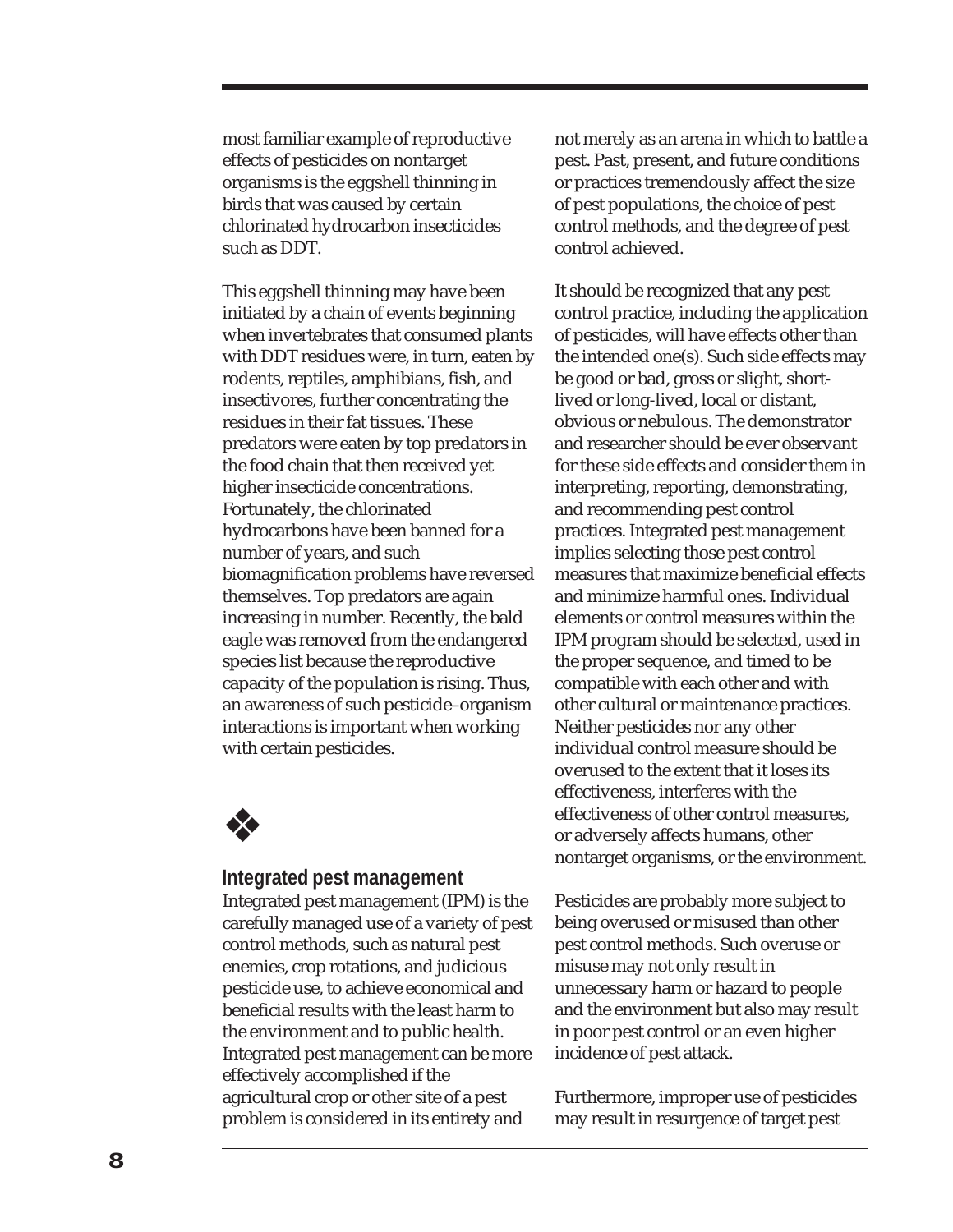populations or population explosions among secondary pests or nontarget pests because of the elimination of their natural enemies. Parasite and predator populations may survive an improper pesticide application but be decimated by starvation if their hosts and prey are killed off.

In certain instances, an organism may not be an important pest simply because competition from another organism keeps its population size below an economically damaging level. Such an organism becomes a pest when its competitor is removed. If broadleaf weeds are selectively killed by a herbicide, grassy weeds usually begin to thrive. Some pests that occur in crops late in the season are pests because the crop has been protected from competitors.

In some instances, a pest may be supporting another organism that becomes a pest when its host is controlled. Weeds and grasses may harbor insects such as stalk borers and armyworms that move to corn when their weed hosts are destroyed.

As a certified applicator in demonstration and research pest control, you must be ever mindful of the complexity of the environment in which pest control is practiced. Biological processes, climate, topography, various physical and chemical characteristics, maintenance or cultural practices, and use patterns are so interrelated that it is extremely difficult to adequately predict the effects that a pesticide may have on the ecosystem. You must be constantly alert and thoughtful in developing, recommending, and demonstrating pest control practices.



# **Setting up a demonstration or experiment**

Good demonstrations and research experiments can be of great value; poor demonstrations and experiments can be worthless or even misleading. In deciding whether demonstration or research is appropriate, project planners need to keep in mind for whom the work is being done and what would convince that particular audience. The difference lies in the purposes of the activities: demonstrations seek to communicate and convince, whereas research seeks to answer a question. Research involves collecting data from experiments (consisting of treatments and controls) that are replicated and whose treatments are randomized. Demonstrations do not have to be replicated nor do they need to have controls; thus, they are **not** valid experiments. They also do not sample the variation within the test area. Such trials are not acceptable for publication of data or sales promotion but may be valuable to demonstrate an idea or management option.

# **Demonstration**

Demonstrations must be visually convincing, but they do not necessarily include data collection or analysis. They are usually at one site, short-term, and unreplicated. For these reasons, demonstrations tend to be easier and less expensive to conduct than research. They can stimulate farmers to think about different management systems as well as convey simple recommendations. The results of demonstrations are of more restricted use than those of research because there is no way to measure their limits of confidence. Demonstrations are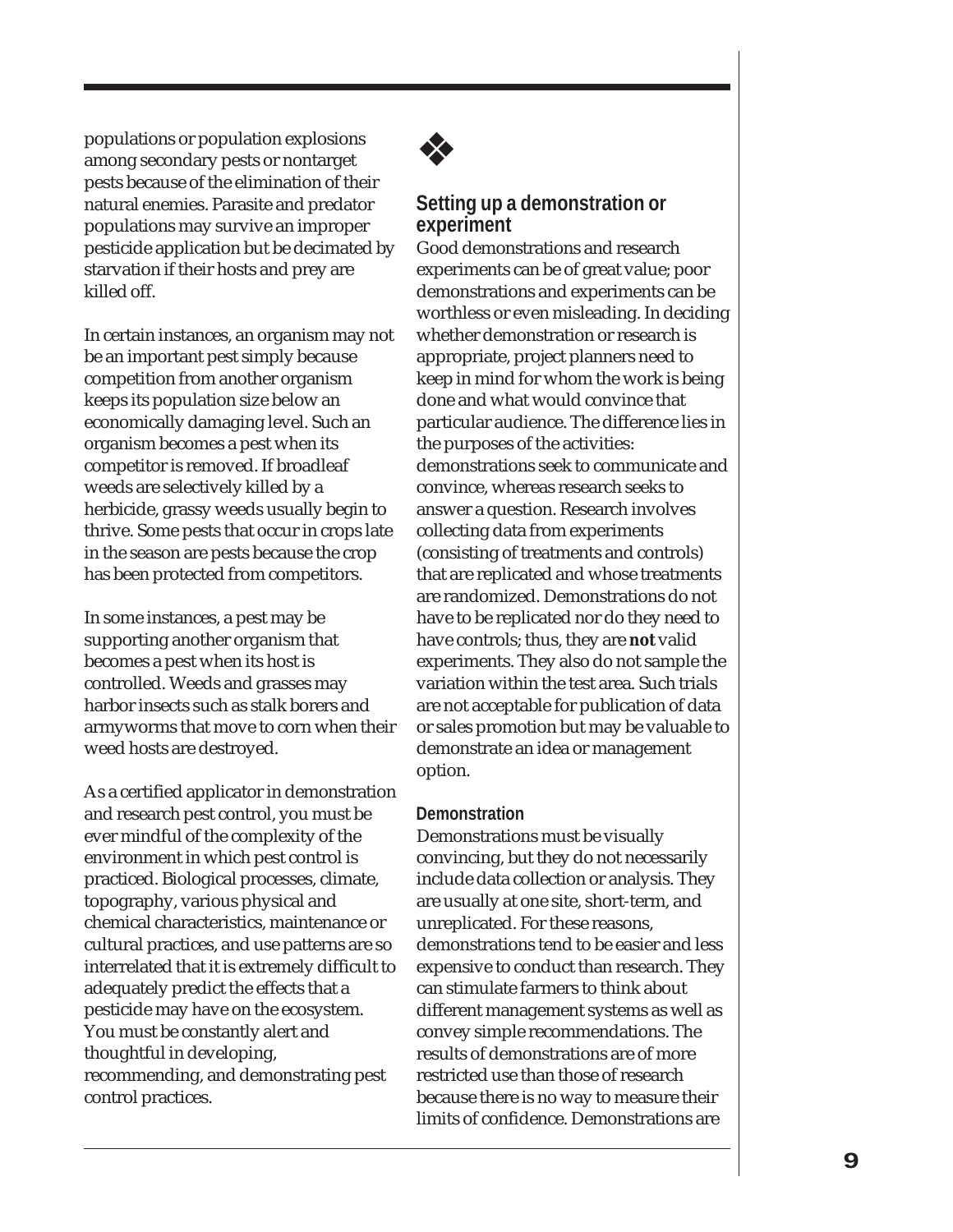usually one of two types or a combination of the two: method demonstrations or result demonstrations. Method demonstrations show how to do something, e.g., how to calibrate a sprayer, tank mix difficult mixtures, or incorporate a herbicide properly into the soil. Result demonstrations show, by example, what happens with the practical application of new information or show principles or comparisons that support a practice or recommendation. Observations and notes should be taken throughout the season, particularly on unexpected developments. Field meetings are generally held to show the results. An effective result demonstration requires (1) a clear-cut and simple objective, (2) a genuinely interested cooperator who is respected in his or her area, and (3) a uniform field site (e.g., no dead furrows, old building sites, dry or wet areas, etc.) that is easily accessible.

#### **Research**

Research involves a systematic method designed to discover new facts or principles. Most research is conducted by using the following sequence of steps:

- formulating a hypothesis—a suggested solution or explanation,
- designing an experiment to **objectively** test the hypothesis,
- collecting data,
- interpreting data, and
- accepting, rejecting, or altering the original hypothesis.

A well-thought-out experiment should be simple, precise, and contain no systematic error (e.g., all of the plots receiving one treatment should not differ systematically from the plots receiving another treatment). The researcher should follow the scientific method

meticulously when designing an experiment; however, he or she must realize that no answer is absolute and, therefore, all generalizations drawn from an experiment should be made with care.

Experimental error and bias are inherent in any experiment; therefore, a primary goal of the researcher is to reduce these influences to a minimum. Good experimental technique goes a long way toward minimizing bias and error. Every effort should be made to:

- apply all treatments uniformly,
- measure treatment effects in an unbiased way,
- prevent gross errors, and
- control external influences so that all treatments are affected equally.

#### **Selecting materials**

In most applied research, it is important to use materials in the experiment that will be involved in the actual crop or livestock production. For example, a comparison between the efficacy of a preplant-incorporated herbicide and a postemergence herbicide would not be advised. If treatment differences were found, it would be impossible to determine if one herbicide was actually superior to the other, or if, for example, the weather conditions favored the time of application (preplant incorporated versus postemergence). Before conducting a field experiment with pesticides, it is best to prepare a statement that answers the following questions:

- What are the objectives?
- What is the experimental design? How are the treatments and plots arranged?
- What variables exist within either the experiment or the plot area? Are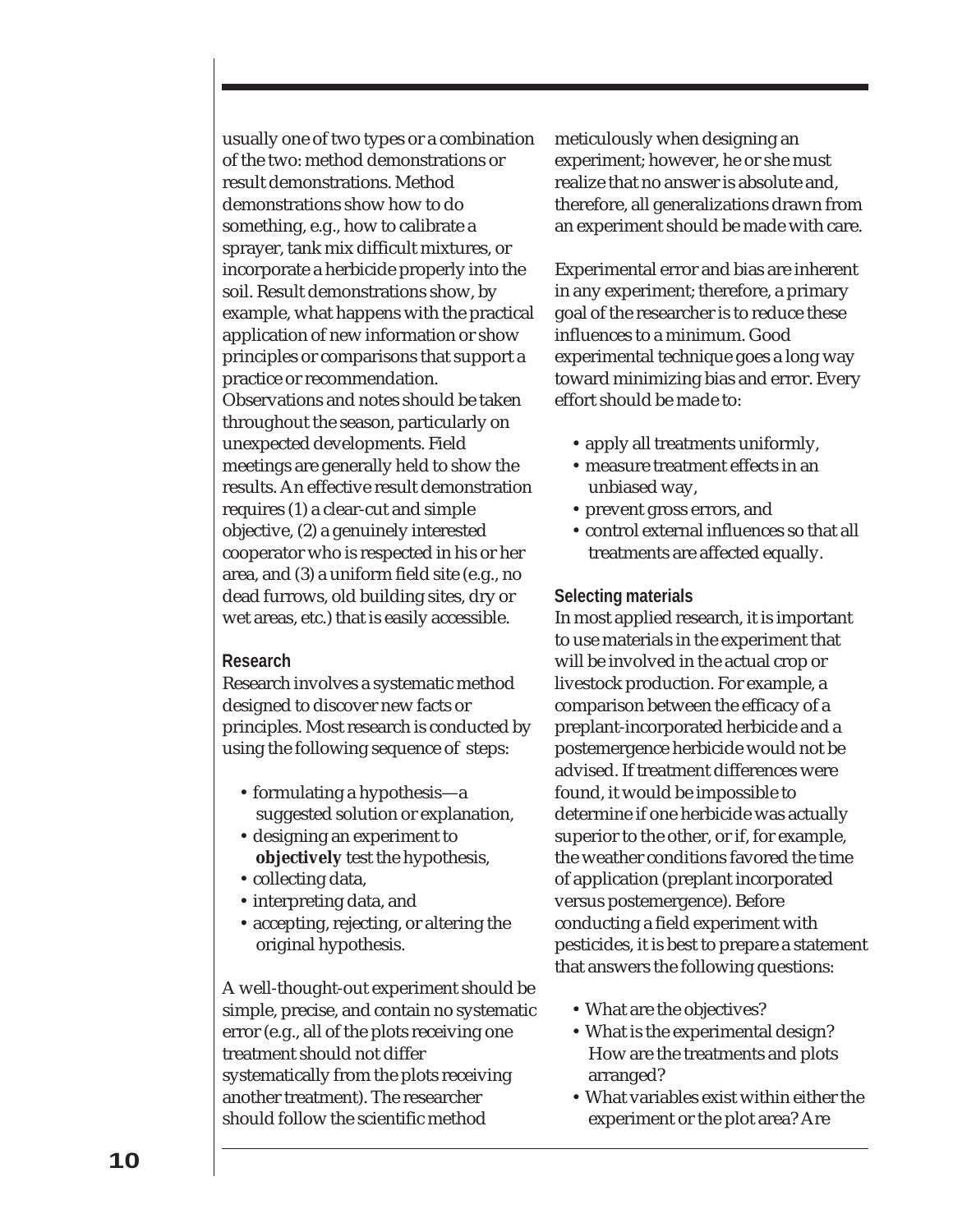there soil, varietal, or breed differences?

- How many replications are needed?
- What is the sample unit and sampling procedure?
- How will the data be analyzed?
- How will the results of the experiment be used?

# **Definitions**

Individuals should be familiar with the following terms to properly set up demonstration or research pest control work.

**Bias**. A manipulation of an experiment so that results do not accurately reflect the effect of a treatment.

**Block**. A group of experimental units or plots in which each treatment occurs the same number of times.

**Check** or **Control**. The experimental units or plots to which treatments are not applied.

**Demonstrational experiment**. An unreplicated trial comparing a new treatment or treatments with a standard.

**Experimental error**. An inconsistency inherent in an experiment that may affect results.

**Experimental unit**. The unit of material to which one application of a treatment is applied. This unit may be a plot, an individual plant in a pot, a single animal, or a pen of animals. Do not confuse an experimental unit with a sample (see next column).

**Randomization**. The process of arranging treatments by purely objective methods, e.g., drawing numbers out of a hat.

**Replication**. When a treatment appears more than once in an experiment.

**Sample**. Representative unit(s) taken from a population, e.g., the number of velvetleaf plants or corn borers counted in each plot.

**Treatment**. The factor being tested in an experiment, e.g., type of herbicide or fungicide.

**Trial**. An experiment: a group of plots to which treatments have been applied.

# **Replication and randomization**

Replication and randomization are basic components of valid research experiments. They function to decrease experimental error and provide validity to the data obtained from the experiment. Both components are described in more detail below.

**Replication**. Apply each treatment to more than one experimental unit in each experiment. For example, 12 plots would be needed for an experiment that tested three different herbicide treatments and a control, if each was replicated three times. Many field experiments are repeated over a number of years or at several different locations. These also can be considered broad forms of replication.

By replicating an experiment, researchers are able to estimate the amount of experimental error in the study and improve the precision of the results. The number of replications required in a particular experiment depends upon the magnitude of the differences the researcher wishes to detect and the variability of the data. Careful consideration of the number of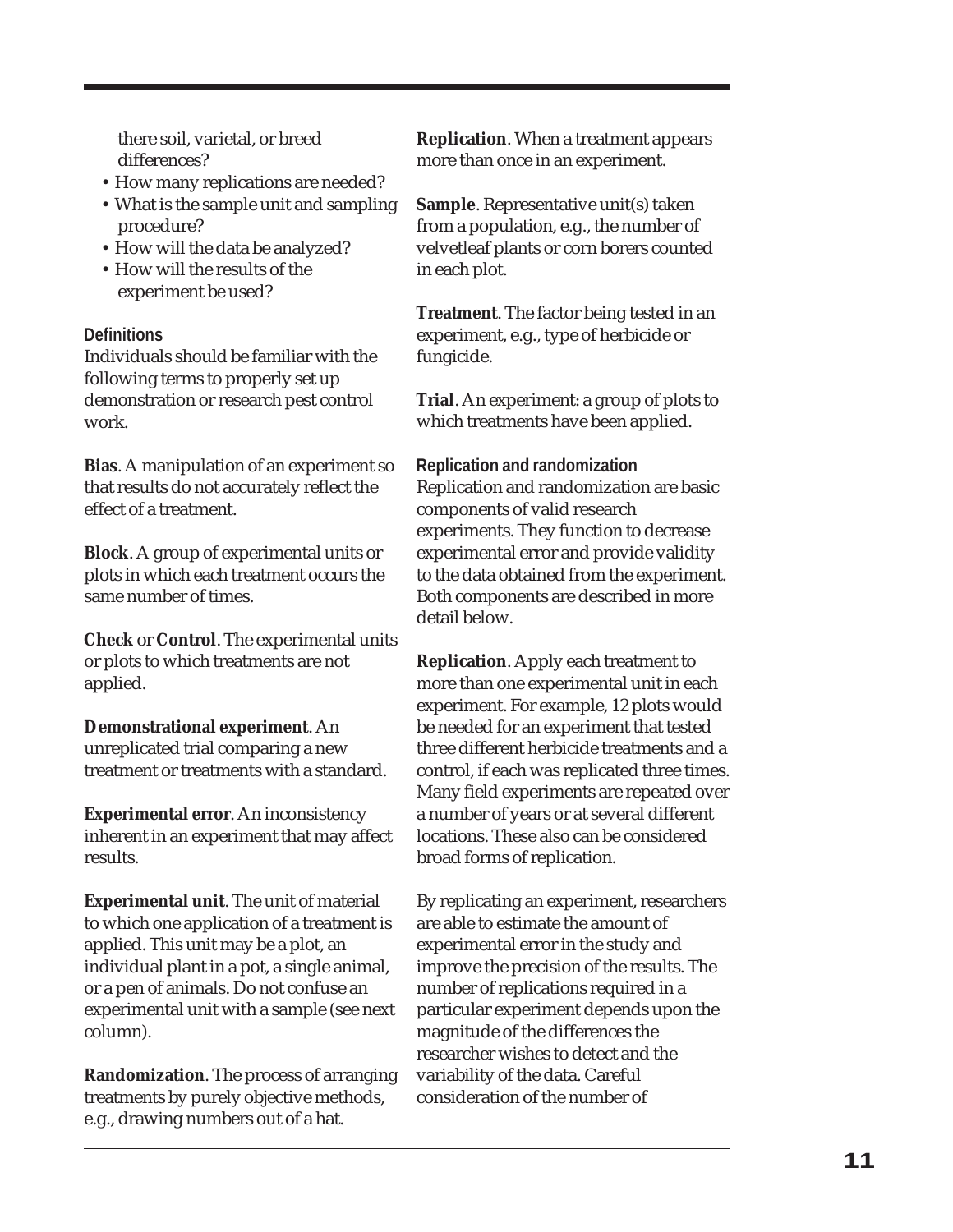replications at the beginning of the experiment can save much frustration later.

**Replication by location** is a design technique in which each farm (or location) is treated as one replication. Several farms (or locations) together are analyzed as one experiment.

**Randomization**. The assignment of treatments to plots in a purely objective (random) manner is called randomization. Every treatment should have an equal chance of being assigned to any experimental unit. This ensures a valid and unbiased estimate of the experimental error and treatment differences.

Many factors might affect the outcome of experimental field work—soil type, drainage, compaction, erosion, pest infestation, temperature variation, and so on. Such factors may change with time and with location in a field. Thus, the researcher or individual involved in pest control demonstration work must be constantly alert in selecting field areas for plots. When randomizing plots, avoid systematic arrangements such as regularly alternating two treatments or repeating several treatments in the same order. Avoid selecting a group of numbers that "look as though they ought to be random." Randomization can be achieved by using methods such as tossing a coin, drawing cards or numbers, using a table of random numbers, or having a calculator or computer that can serve as a random number generator.



# **Experimental design**

Designing an experiment is an extremely important process because errors made in the design can invalidate the results of the entire experiment. The most able statistician cannot validate conclusions from an improperly designed experiment. It is generally best to avoid experiments or demonstrations that involve elaborate designs. Knowing your financial, land-area and field-resource limits can help in planning a successful experiment. If you have questions about your experimental design or method, seek assistance from a qualified statistician before starting your research.

## **Completely randomized**

The completely randomized design is the most simple design (Fig. 1). It is set up by assigning treatments and controls at random to a previously determined set of experimental units. Any number of treatments may be tested in this design. It is desirable to assign the same number of experimental units to each treatment and control, but it is not essential.

When plots are laid out within a field, the number of plots is determined by multiplying the combined number of treatments and controls by the number of replications desired, e.g., 17 herbicides + 1 control =  $18$  treatments  $\times$  3 replications = 54 plots. The treatments are assigned to the plots at random.

The advantages of the completely randomized design are that it is flexible and simple. However, estimating experimental error with this design may be less precise than with other designs. The completely randomized design is not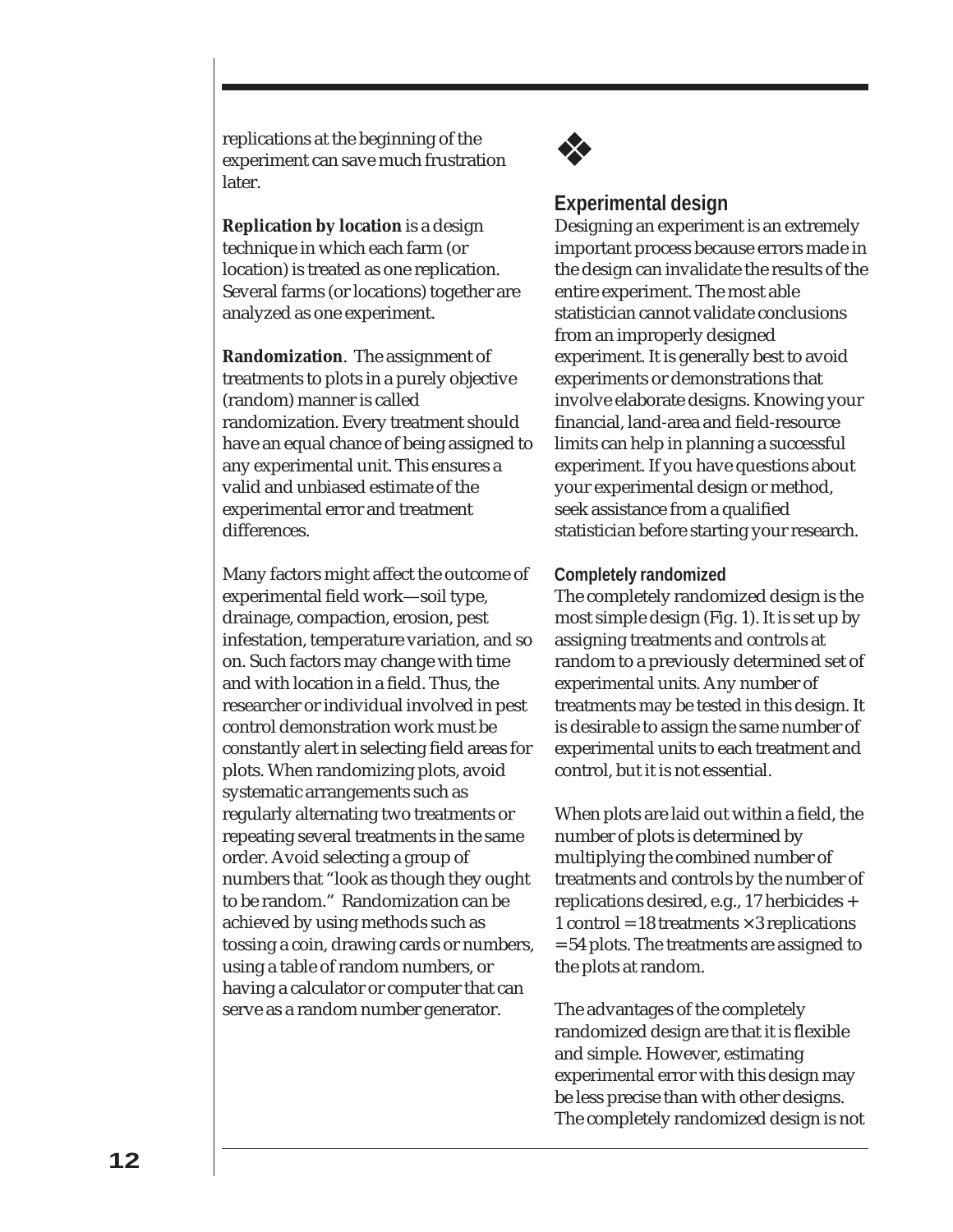usually the most efficient design for research in field crops and may be better suited for trials with livestock.

## **Randomized complete block**

The randomized complete block design (Fig. 2) is used to account for natural variability among treatments that would otherwise obscure treatment differences. In this design, the treatments are assigned at random to a group of plots called a block; thus, a block is a grouping of a single occurrence of all treatments. Because adjacent plots usually yield more alike or have more similar disease or pest infestations or similar fertility than those separated by some distance, the block is kept as compact as possible. This is accomplished by placing the plots, usually long and narrow, close together. The number of treatments also should be as small as possible. Note that each treatment occurs only once in each block. Treatments are assigned at random to plots within each block, with a separate randomization made for each block.

# **Split-plot**

The split-plot design is useful with factorial experiments that evaluate both pesticide performance and crop management practices (e.g., tillage, row spacing, crop variety). An example would be an experiment to evaluate the effectiveness of three herbicide treatments in no-till (nt) and conventional tillage (ct) (Fig. 3). To simplify the experiment, tillage treatments are established as whole plots. Each whole plot is divided into four subplots and the herbicide treatments (three herbicide treatments plus a control) are randomized within each whole plot. The advantage of this design is that it simplifies establishing experiments where large equipment is used. The

disadvantage is a loss in precision in determining differences among the whole-plot treatments.

# **Split-block**

A variation of the split-plot design is the split-block design where the subunit treatments are applied in strips across an entire replication of main plot treatments (Fig. 4). This arrangement often facilitates physical operations concerning the subunits but sacrifices precision in comparing the main effects of the subunit effect.

# **Control or check plots**

The experimental units or plots to which the treatment is not given are called the controls or checks. **Inclusion of control plots is strongly recommended in all statistically sound experimental field work**. Failure to include control plots or the incorporation of inadequate control plots provides only questionable results that are unacceptable for publication and sales promotion. Check plot selection should be made with the same objectivity as that of other plots. The same variables that may affect treatment plots also may affect control plots. Control plots should not be arbitrarily located near a fencerow, head-land, gate, or simply in the middle or side of a field. Likewise, control animals should not be arbitrarily selected but should represent a random sample of the test population.

# **On-farm experimental plots**

Design decisions, such as the number of treatments and replications or the size of the plots, must always consider what farmers are willing to do and what they can do within the constraints of operating a private farm. Sometimes this means making compromises, lest the entire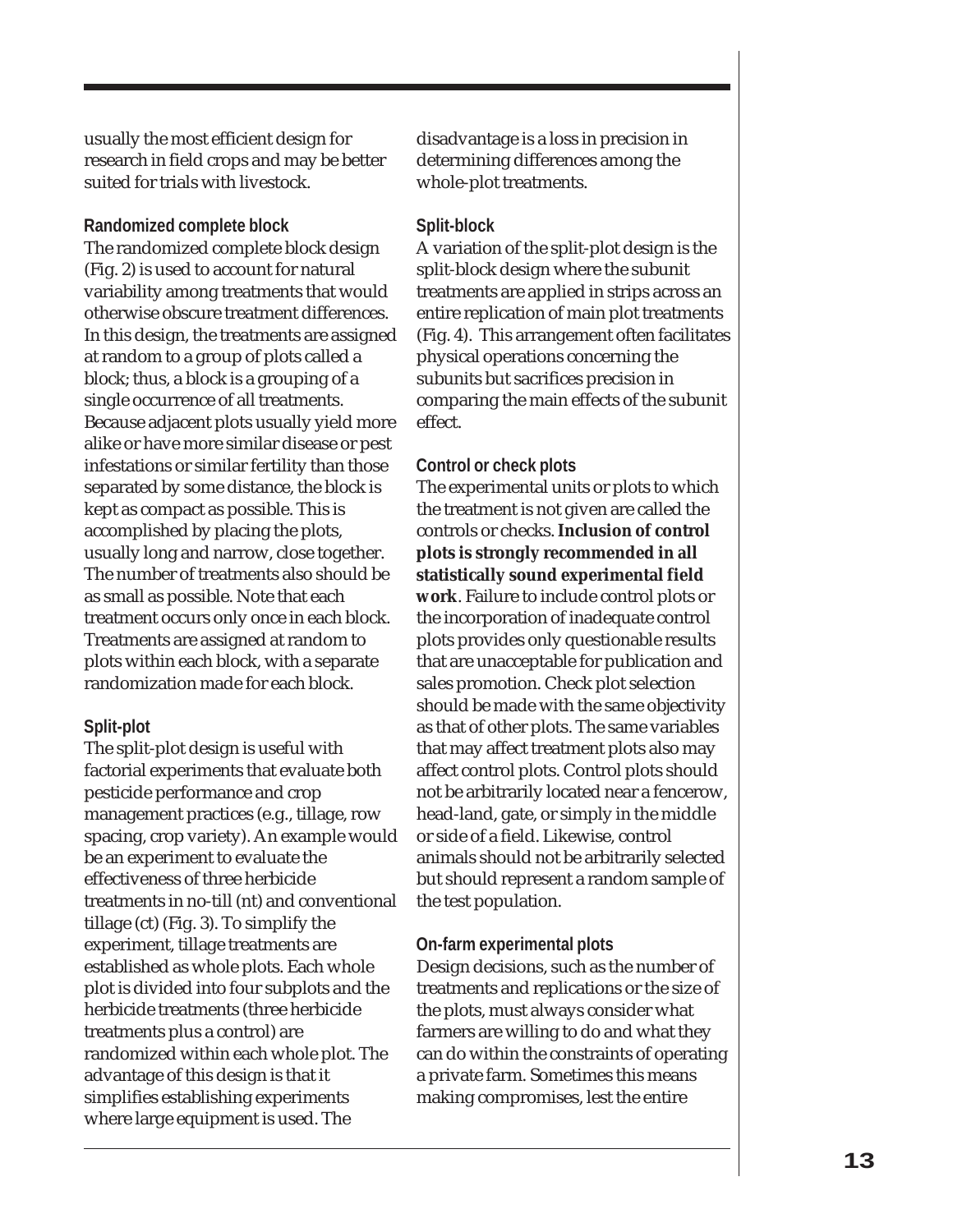**Figure 1**. Completely randomized design with three replications, three treatments (A, B, and C), and one untreated control (D).



**Figure 2**. Randomized complete block design with three treatments (A, B, and C) and one untreated control (D) replicated four times.

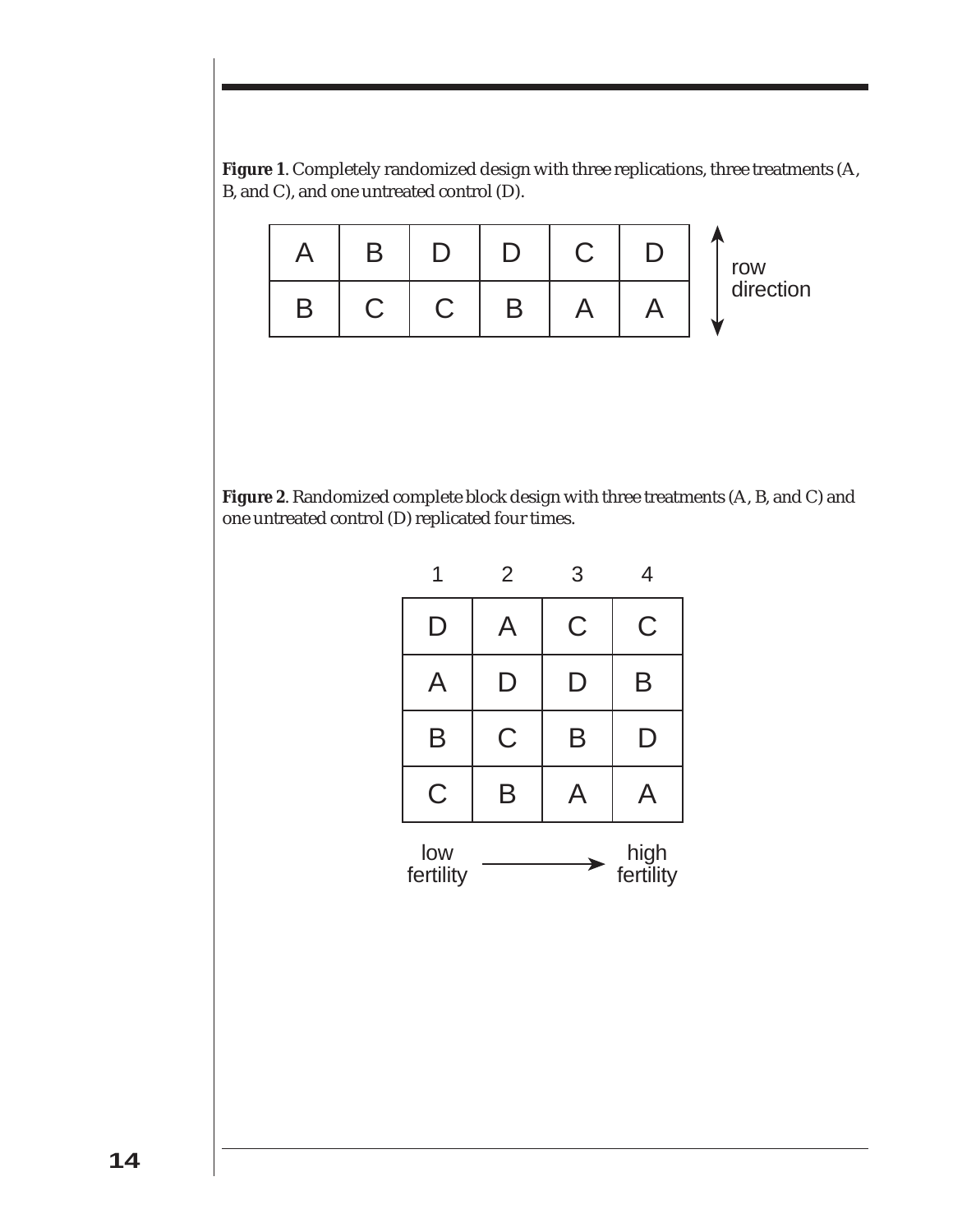**Figure 3.** Randomized split-plot design with three replications. Tillage treatments (notill [nt] and conventional tillage [ct]) are the whole-plot treatments and herbicide treatments (1–4) are subplot treatments.



**Figure 4.** Split-block design with four replications, three main treatments (a, b, c) of corn planting dates, and four subplots (1, 2, 3, 4) of fertilizer treatments. Fertilizer treatments are continued across the main treatments to facilitate application with large equipment. This design differs from the split-plot design in which subplots are randomized within each main treatment.

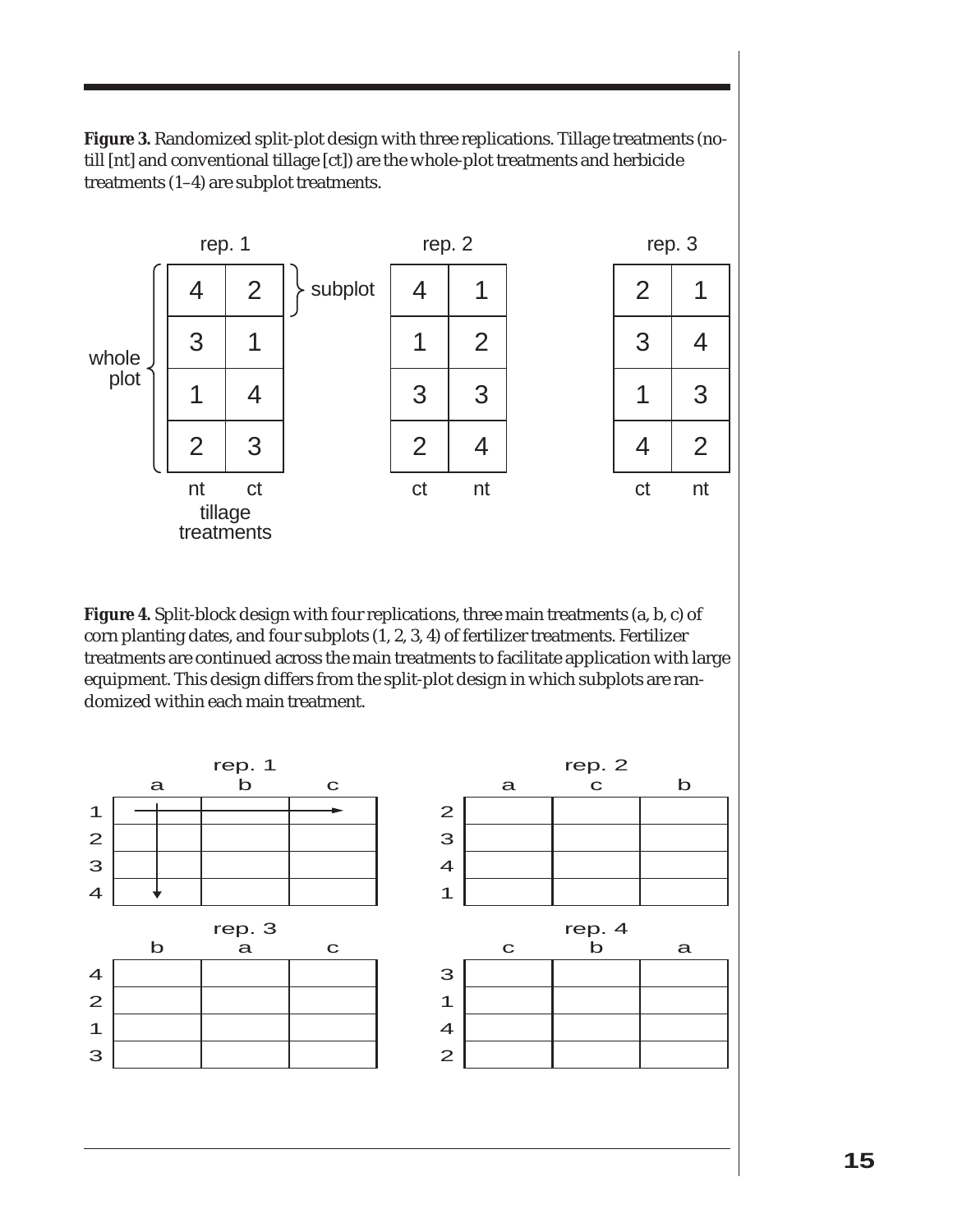study fail. Farmers favor on-farm trials that use standard machinery and require little extra time to implement and maintain.

One on-farm method that has become acceptable to a large number of producers involves using long, narrow strip plots. The strip plots are arranged in a randomized complete block design (Fig. 2) with some modifications made to accommodate the situation on a private farm.

Producers can readily use the randomized complete block design with only a few limitations. No more than five treatments should be tested in on-farm strip plots. Examples of treatments might include four soybean varieties, five rates of fertilizer, or three tillage methods. There should be five to seven replications of each treatment.

Fig. 5 shows an example of a field experiment using a randomized complete block design for testing three weed control treatments (A, B, C) and an untreated control (D). Five replications of each method are planned, thus, there are five blocks.

The blocks are arranged to allow all treatments within a block to be exposed to similar conditions, such as slope, soil type, and previous cropping history. Experiments conducted on a hillside should have the strips running perpendicular to the predominant slope of the test area or along the contours of the land. The blocks of strips thus account for much of the field variation due to differences in moisture and other factors that are affected by slope.

Within each block the treatments are randomly assigned to the strip plots. The strip plots can be one width (or two widths) of a producer's planting or harvesting equipment. In many cases this width is six or eight rows wide. Strip-plot length can be anywhere from 100 feet to half a mile. Experiments using 0.5-milelong strips generally provide good results.

All strips are managed identically throughout the growing season except for the treatments being tested. For example, if a trial is testing different methods of weed control, all strips should receive the same primary tillage, seedbed preparation, fertilizer application, insect control, and so on. The only difference in management over the entire test area in this trial would be the weed control treatment used on each individual strip plot.



# **On-farm research**

During the past few years there has been an increased interest in on-farm research. A well-thought-out on-farm experiment can complement research conducted on a research station. However, the experiment station is usually a more appropriate place to screen riskier alternatives, experiments that may make a field look bad, or experiments that could leave farmers with a lingering problem, such as weeds.

Acceptance of an on-farm research project will be enhanced if its purpose is clearly identified, so that it is judged by appropriate standards. In particular, the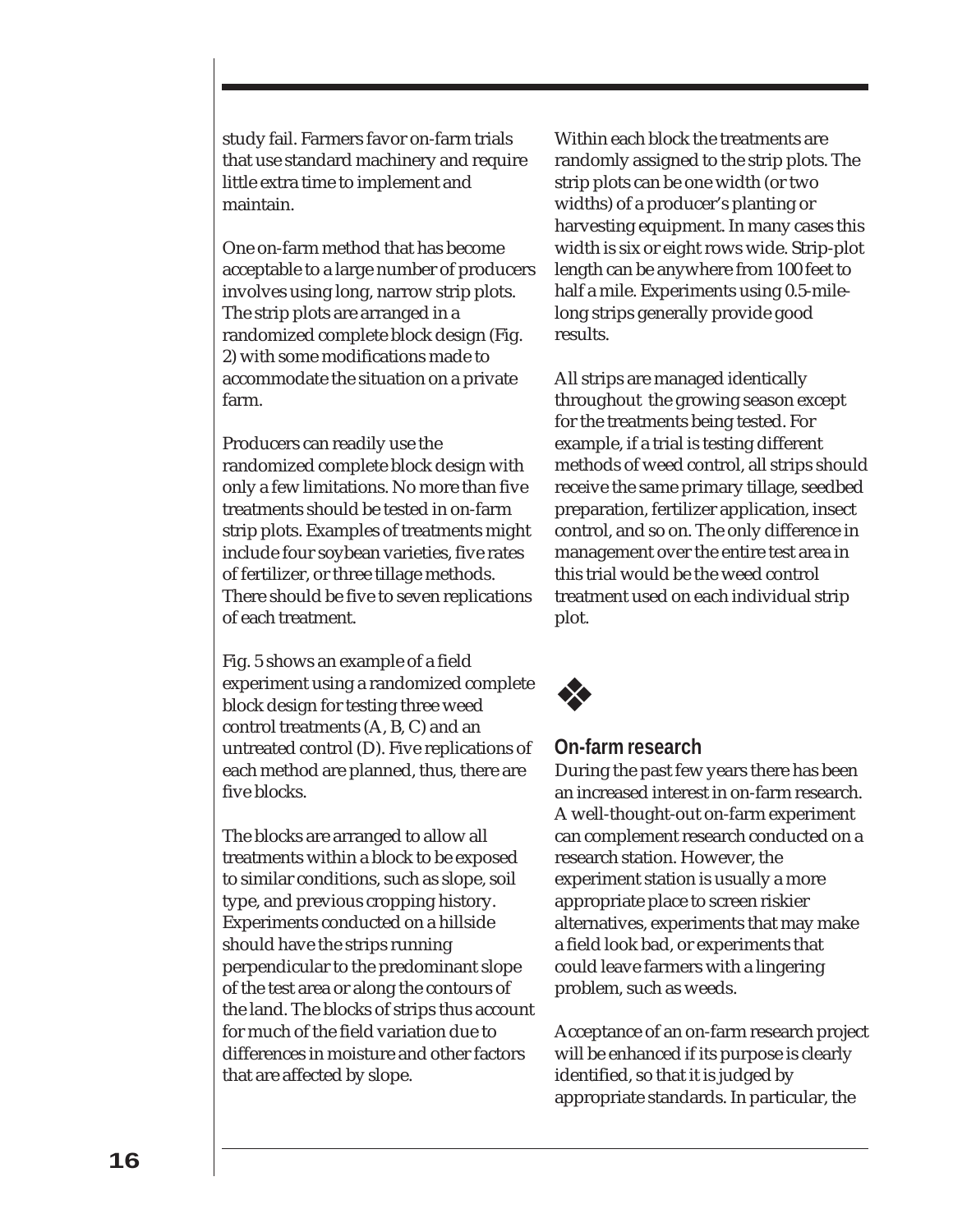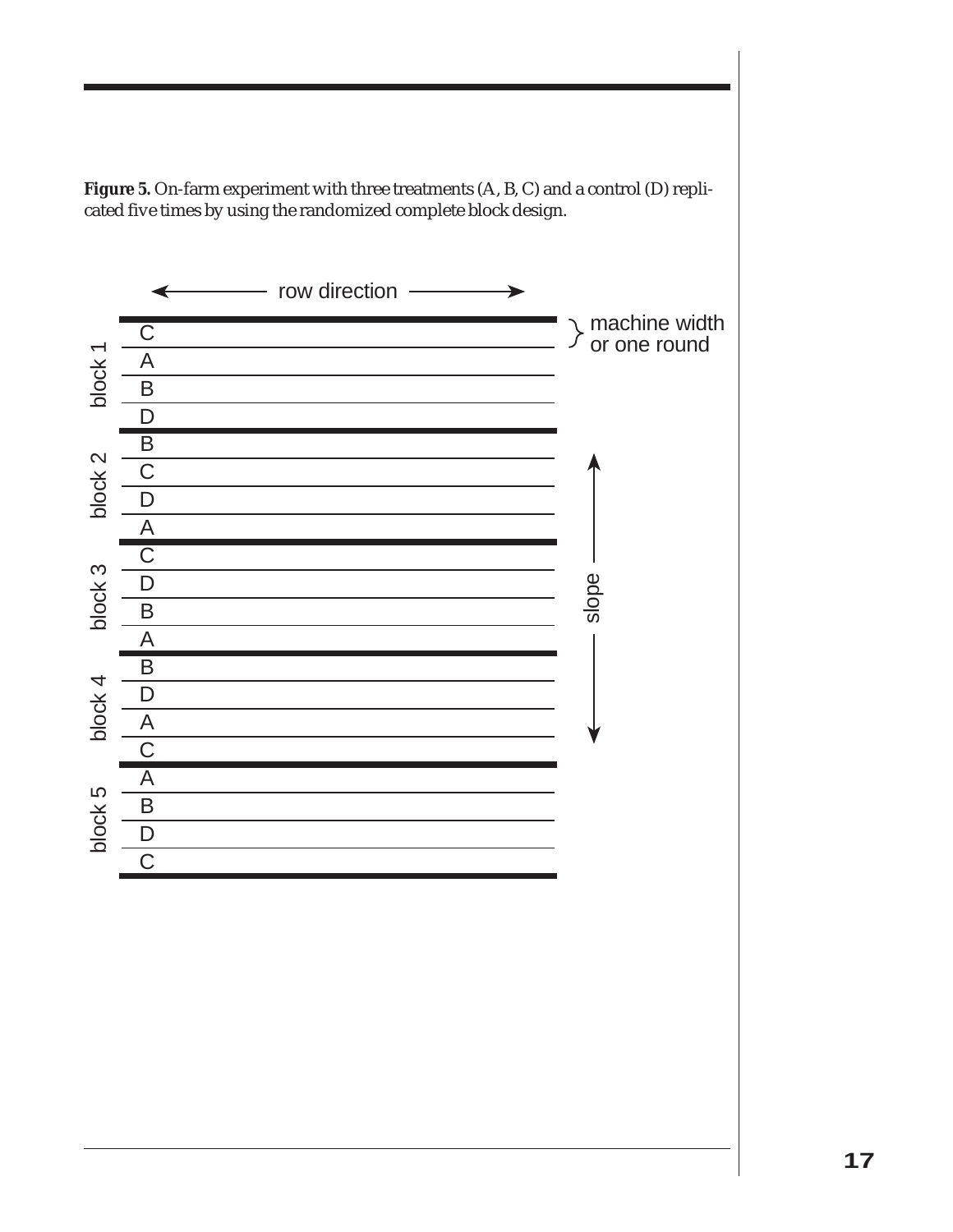distinction between demonstration and research must be kept clear.

The researcher may decide to conduct an experiment on-farm if the experiment itself requires a private farm and operator, or the farm location offers physical conditions that are not found onstation (e.g., a particular soil type, climate, or pest infestation). Other factors may influence any particular researcher to conduct an experiment on-farm rather than on-station. In many instances, onfarm research is more credible and accessible to farmers, particularly if it is done with large, machine-harvested plots. The researcher should keep in mind that the two sites (on-farm vs. on-station) require different intensiveness in monitoring the experimental plots.

It is important to make farmers' and researchers' respective responsibilities very clear. It is not fair to expect extra work from farmers or meticulous stationtype data collection during busy seasons. The researchers must adapt the experiment to what they judge each farmer can conveniently do. Once a cooperator has been selected, efforts should be made to compensate him or her fairly for time and effort in a manner appropriate to each individual situation.



# **Equipment calibration**

Correct calibration and accurate measuring and mixing of pesticides are extremely important in demonstration and research pest control work. Although the hazards of application may be reduced and the chances of nontarget

pollution minimized in small-plot vs. large-plot work, the probability of misapplying the correct rate of pesticide in small-plot work is generally increased. Small errors in measuring the experimental material, for example, may cause over- or under-dosing of the treatment plot. The addition of 2 fluid ounces of a herbicide in a 100-gallon tank of water during mixing for general field application may not necessarily be significant. However, this small amount added to 2 quarts of water in small-plot research can result in highly inaccurate results.

Small-plot experiments often demand that the researcher work with measurements of grams, milliliters, or ounces rather than pints or pounds. Rough estimates or "rounding off" in the measurement of pesticides for demonstration and research is not an acceptable practice.

Liquid measurements should be made with graduated cylinders or pipettes. Safety pipette fillers or propipettes should be used with pipettes to avoid getting the pesticide into the researcher's mouth.

Dry materials should be measured on properly adjusted scales that provide measurements in milligrams, grams, or ounces. Conversion tables and sample problems are provided in Appendix I for reference.



# **Application techniques**

A well-designed experiment can lose its value through careless techniques of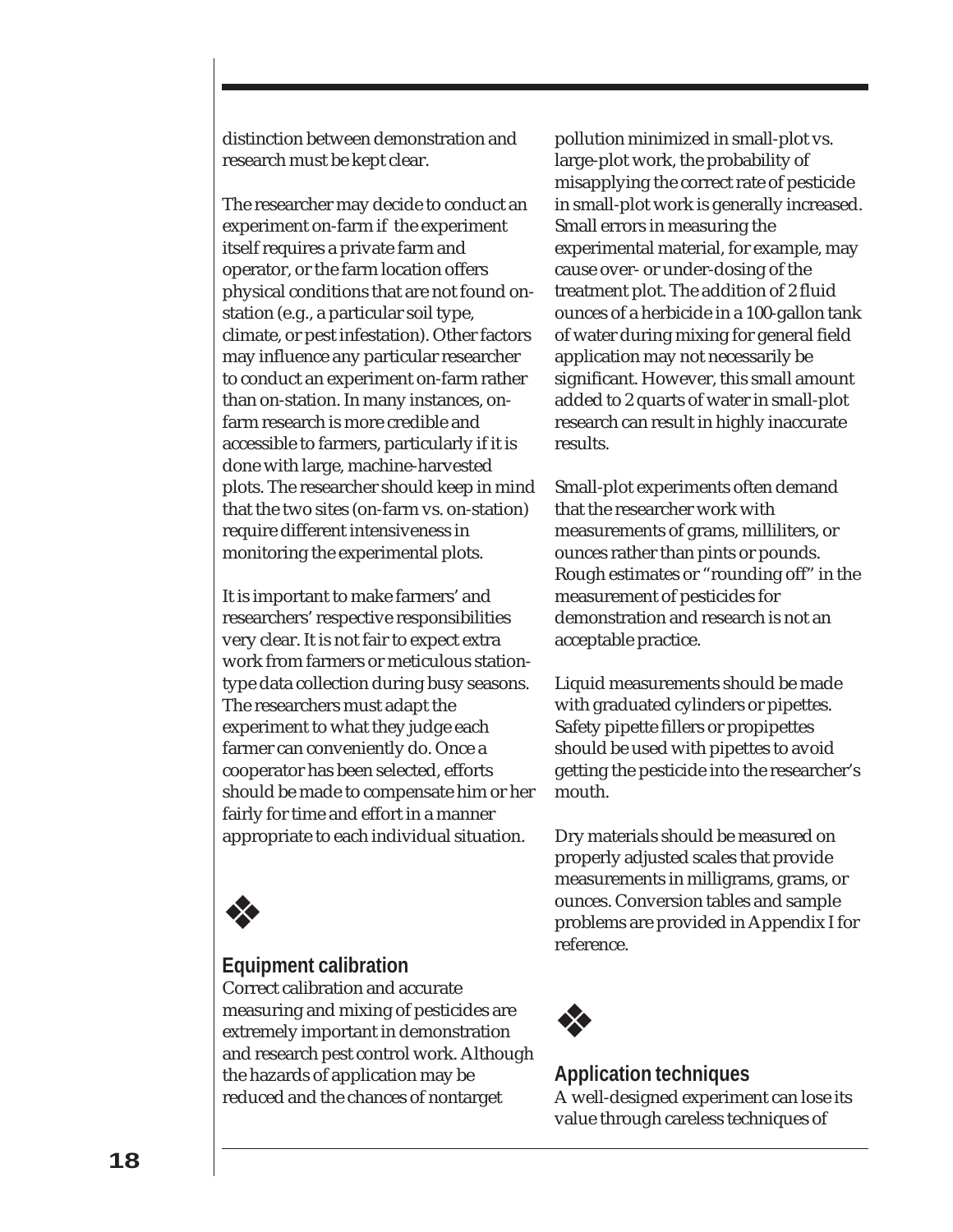treatment application and data sampling or collection. Listed below are some points to consider:

- Carefully label all plots or experimental units.
- Avoid nonuniform applications.
- Clean application equipment between treatments.
- Avoid unequal preparation, treatment, or maintenance of the check plots.
- Require one individual to make all treatments.

# ❖

# **Sampling techniques**

Even though the experiment has been properly designed, high-quality data can be obtained only by using a carefully planned and uniform sampling method. If the sample taken, whether of a pest population or pesticide residues, is not representative, the results are not valid and are of little value. Such data may lead to erroneous and misleading conclusions. Samples must be taken at random within the designated plot sample area.

A number of variables must be taken into account **before** a representative sample can be obtained. These variables include the source of the sample, the size and part of the commodity to be sampled, the method of application, and the purpose of the sampling.

For practical reasons, there is a limit to the number of samples that can be taken from a particular plot. Therefore, certain fundamental sampling methods must be followed. In general, the sample should represent the situation in the plot, and if

for pesticide residues, reflect the level of residue on the crop as it reaches the final consumer. If the plots are small, it is desirable to avoid taking samples near the borders. Require one individual to take all samples. If more than one individual is involved, do not allow one person to sample all replications of one treatment. If possible, sample at the same time (hour, day) and do not pool or bulk samples initially.

# **Control plots are essential in any**

**experiment**. An alternate pesticide may be used when an absolute check (no treatment) is not possible. If sampling is to be for residues, consult a residue analyst so that consideration is given to possible contaminating or interacting substances. Borders of control plots should be avoided because of possible drift effects.



# **Recordkeeping**

Accurate and complete records contribute to the success of an agricultural enterprise. Pesticide application records provide a permanent record of pesticide purchase dates, rates and names of pesticides applied, application dates, types of equipment used, weather conditions, and location of each pesticide application.

Complete pesticide application records are important when considering the economic value of accurate, properly timed pesticide applications; regulations regarding pesticide residues in soils; and the variability in susceptibility of different crops to certain pesticides. In addition, Iowa law requires that all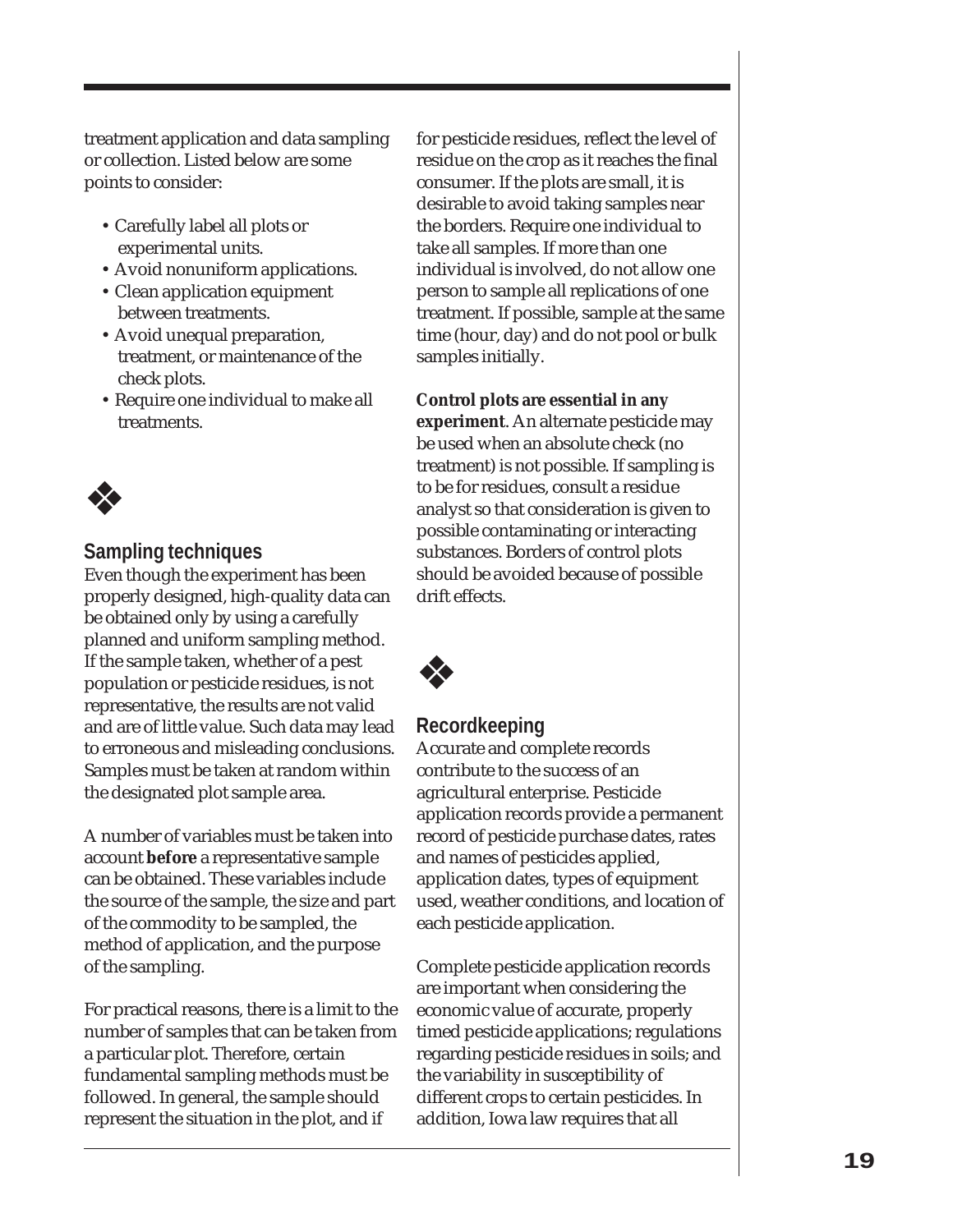commercial pesticide applicators keep records of pesticide applications for at least 3 years following the date of application.

Carry a pocket notebook with you and record information as it happens. Do not rely on your memory. Transfer this information to a permanent record sheet that is kept in a safe place. Further information on recordkeeping is contained in Appendix II.

# ❖

# **Safety**

Individuals involved in demonstration or research pest control are not exempt from following standard safety procedures and safety precautions that are listed on the pesticide label when:

- choosing and wearing personal protective equipment,
- measuring and mixing pesticides,
- calibrating equipment,
- training employees who will work in pesticide-treated areas,
- applying pesticides,
- cleaning equipment,
- disposing of pesticides, and
- maintaining safe storage of pesticides in their original containers.

Common sense dictates that the applicator practice good safety techniques when handling pesticides because some materials may be experimental or numbered compounds that are unfamiliar to the applicator.

The applicator is required to wear the personal protective equipment listed on the label. If the pesticide is an

experimental product and no label is available, obtain the Material Safety Data Sheet (MSDS) from the manufacturer. The minimum safety equipment that must be **accessible** and **used** when working with such pesticides is:

- neoprene gloves,
- respirator,
- hat,
- long-sleeved shirt or jacket,
- coverall-type garment, and
- goggles or face shield.

A supply of water, soap, and towels must be available at the application site for cleansing or for emergency decontamination of individuals who have spilled pesticides on themselves.

Neither a small area treated nor a limited amount of pesticide used in demonstration and research work precludes following safe application procedures. Misuse of any pesticide could result in acute or chronic injury or even death to humans or nontarget plants and animals.

Before mixing and applying pesticides in research work, the investigator should read the entire label and the MSDS and be aware of:

- the acute oral and dermal toxicity of the compound (oral and dermal  $LD_{50}$ ,
- inhalation toxicity  $(LC_{50})$ ,
- special hazards,
- the required personal protective equipment,
- location of the nearest medical facility, and
- antidotes in case of poisoning.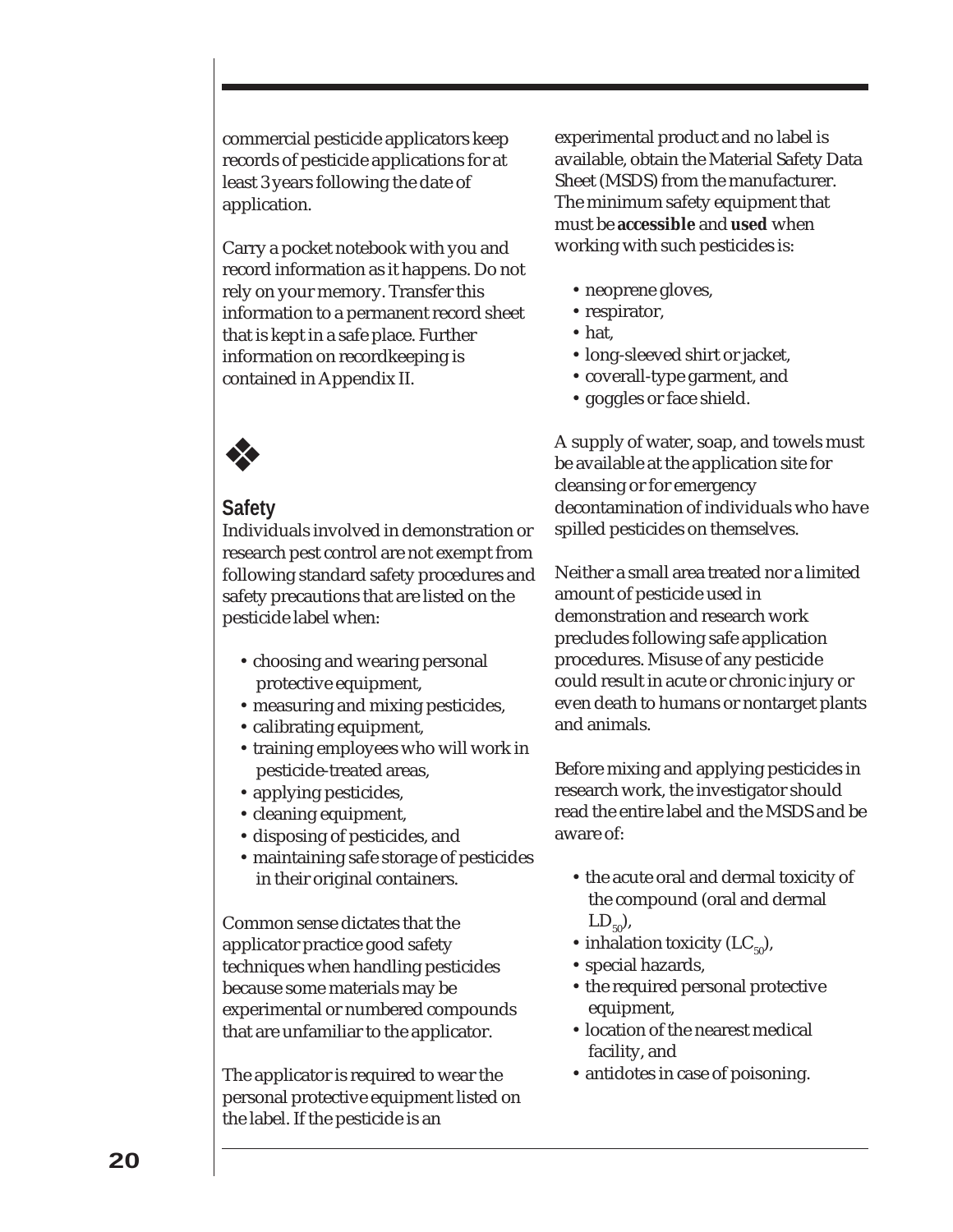Knowledge of these factors gives the researcher insight on the safe handling, application, and disposal procedures of experimental materials. Most importantly, knowing this information helps prevent serious injury to the researcher or applicator. See additional demonstration and research procedures in Appendix III.



# **Disposal**

Excess pesticides used in demonstration and research pest control must be disposed of properly. Pesticides that can be legally applied to areas adjacent to the test plots can be disposed of in this manner. Carefully read and follow all directions for proper disposal listed on the label. Do not dump excess pesticides in or along field margins, fencerows, or grass waterways. Illegal amounts of residues, water contamination, nontarget plant injury, and wildlife kill may result.

Extra, unopened containers of concentrated pesticides should be returned to the manufacturer or dealer. Excess mixed pesticides should be collected at the application site and sealed in labeled containers for later disposal at an approved site. Proper disposal consists of calling:

• Environmental Health and Safety Program at 515-294-5359 for disposal information and instructions (if you are an Iowa State University employee), or

• Iowa Department of Natural Resources at 515-281-5859 for information about regional hazardous waste collection centers in Iowa.

# ❖

# **Experimental-use permits**

An experimental-use permit allows limited field testing of an unregistered pesticide or of a registered pesticide for an unapproved use. The permit allows limited field testing to gather data on efficacy and safety in support of application to register the pesticide or expand the label. Experimental-use permits facilitate developing new, less hazardous pesticides while providing sufficient regulatory control to protect human health and the environment. Permits are issued by the Environmental Protection Agency's Office of Pesticide Programs on a temporary basis. If the application of an experimental pesticide could result in any residue on or in food or feed, the Office of Pesticide Programs will set a temporary tolerance or safe residue level before issuing a permit.

Experimental-use permits **are not** required for pesticides being put through the following:

- laboratory or greenhouse tests,
- field tests of less than 10 acres.
- aquatic tests of not more than one surface-acre of water, or
- experimental animal tests.

All field crops treated with experimental pesticides must be destroyed or consumed by experimental animals unless a tolerance has been established.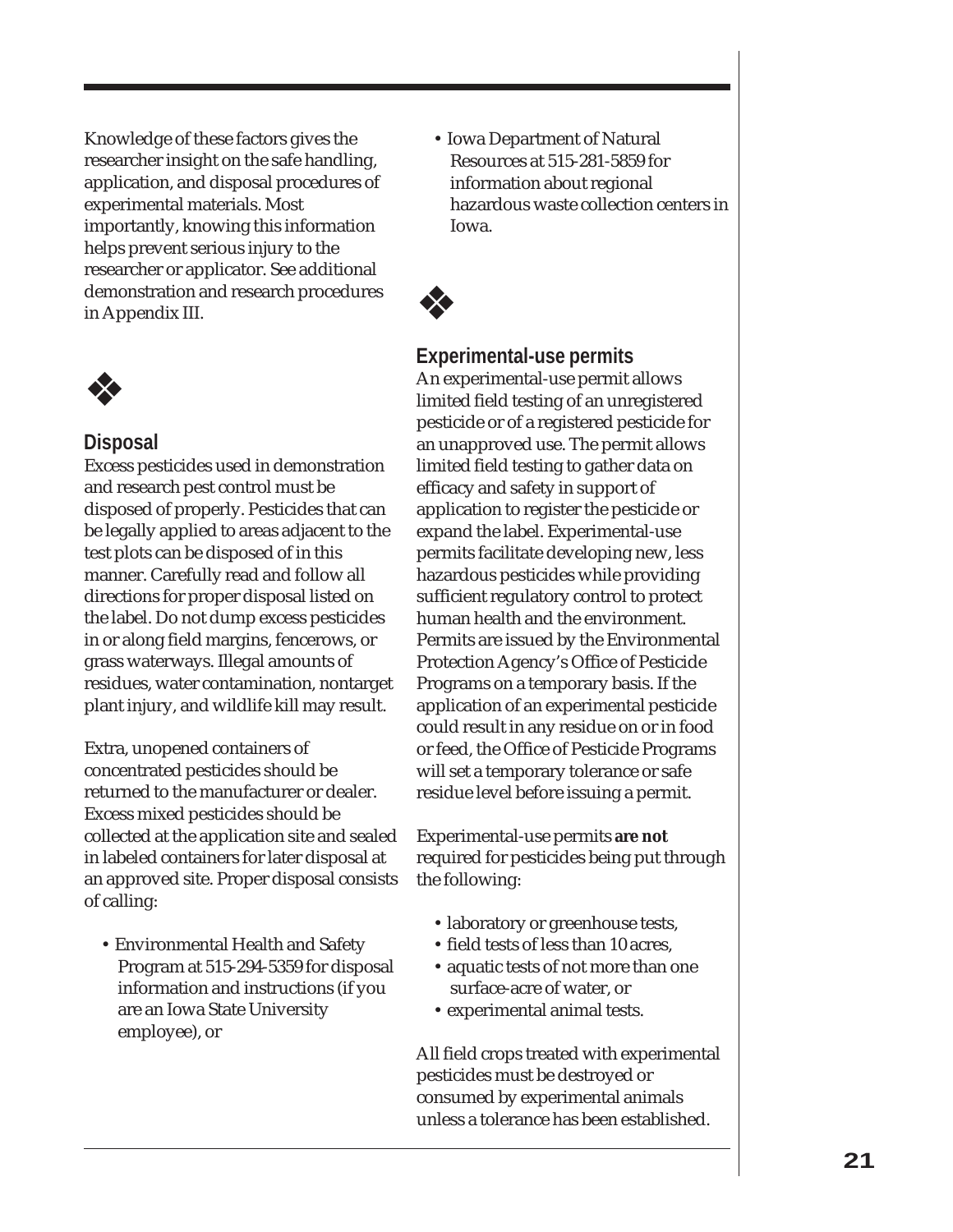No animals may be tested if they may be used in food or feed unless a tolerance or exemption from tolerance has been established. Waters that are involved or are affected by such tests cannot be used for irrigation, drinking water supplies, or body-contact recreation activities. Tests cannot be conducted in any waters that contain or affect fish, plants, or animals taken for recreation or commercial purposes and used for food or feed unless a tolerance or exemption has been established.

Pesticides under experimental-use permits cannot be sold or distributed to anyone other than the participants and must be used only at the designated application site in accordance with the terms and conditions of the permit.

Application for an experimental-use permit should be submitted to the Document Processing Desk (EUP), Office of Pesticide Programs (H7504C), U.S. Environmental Protection Agency, 401 M Street, S.W., Washington, DC 20460, at least 90 days prior to the intended date of shipment or use.

Some of the information necessary for submission to the Office of Pesticide Programs for application for an experimental-use permit is as follows:

- name and address of applicant;
- registration number of the product, if registered;
- purpose or objectives of the proposed testing, a description of the testing program, and designation of pest(s);
- •amount of pesticide to be used; application rate and technique; number of acres, animals, or sites; and manner of supervision;
- complete name, address, and qualifications of all participants;
- name and address of all cooperators; and
- information on effects to target organism and phytotoxicity information.

Misuse of any pesticide under this permit may lead to civil or criminal penalties. The Office of Pesticide Programs may revoke a permit at any time if its terms are being violated, or if the testing threatens to damage the environment.

All pesticides shipped or used under an experimental-use permit must be labeled with directions and conditions for use as directed in the permit. These labeling directions and conditions must include normal labeling information plus:

- any limitations on entry of persons into treated acres,
- the prominent statement "For experimental use only,"
- the experimental-use permit number, and
- the statement "Not for resale."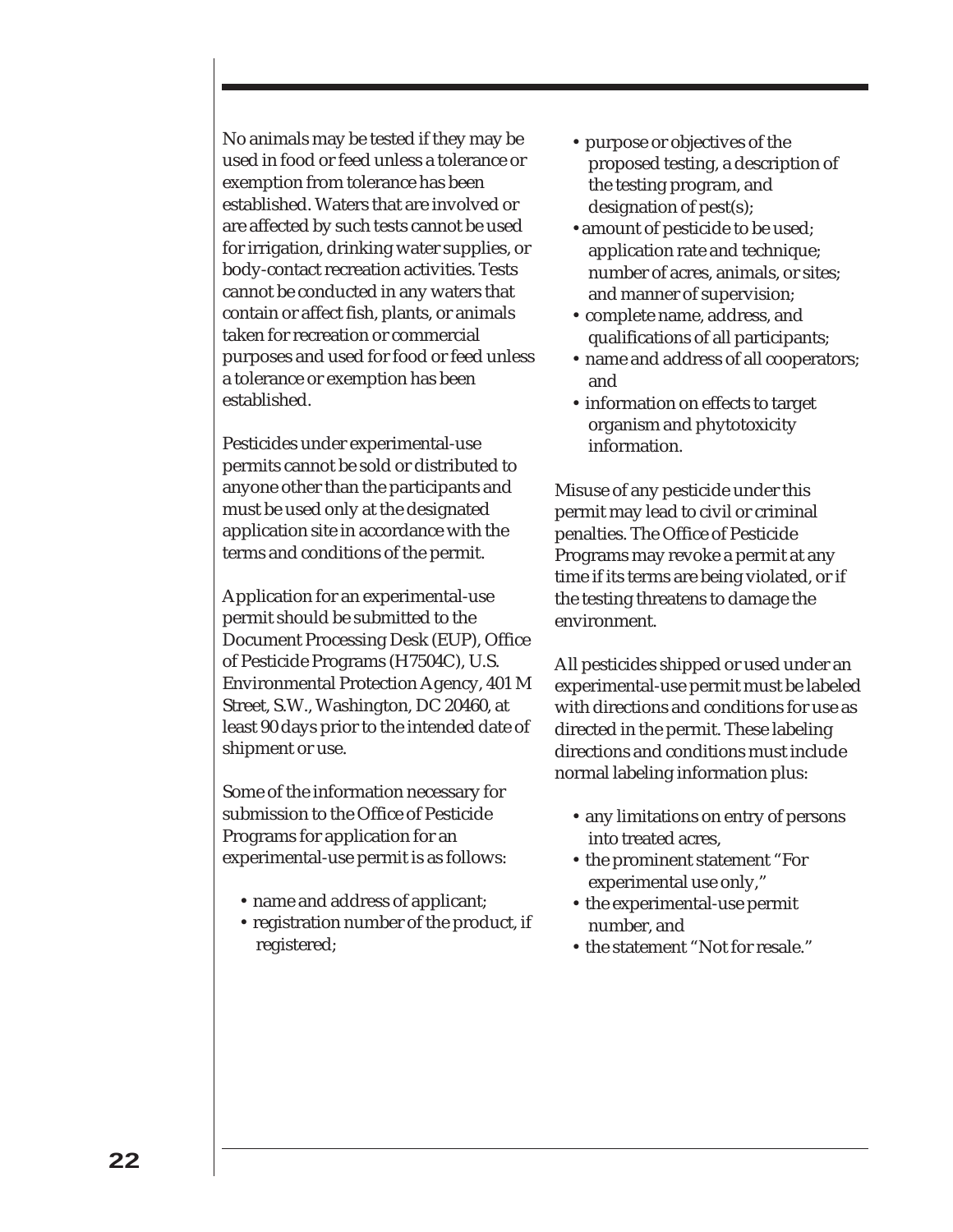

# **Appendix I—Calibration**

| <b>Calibration abbreviations</b> |     |       |
|----------------------------------|-----|-------|
| gallon                           | =   | gal   |
| ounce                            | $=$ | OZ.   |
| fluid oz                         | $=$ | fl oz |
| pint                             | $=$ | pt    |
| pound                            | $=$ | lb    |
| quart                            | $=$ | qt    |
| milliliter                       | $=$ | ml    |
| foot                             | $=$ | ft    |
| square foot                      | $=$ | sq ft |
| inch                             | $=$ | in.   |
| mile                             | $=$ | mi    |
| miles per hour                   | $=$ | mph   |
| minute                           | $=$ | min   |
| second                           | $=$ | sec   |
| active ingredient                | =   | ai    |
| gallons per acre                 | $=$ | gpa   |
| gallons per minute               | =   | gpm   |

**Sample calibration problems**

# **A. Useful information for calibration**

| $1 \text{ acre} =$ |     | $43,560$ sq ft                           |
|--------------------|-----|------------------------------------------|
| 1 mi               |     | 5,280 ft                                 |
| 1 <sub>lb</sub>    |     | $16 \text{ oz}$                          |
| 1 gal              | $=$ | $4 qt = 8 pt = 128 liquid oz = 3,785 ml$ |
| $1$ mph =          |     | $^{88}$ ft/ $_{min} = 1.47$ ft/ $_{sec}$ |

# **B. Mixing liquid concentrate**

To determine the number of gallons of concentrate to mix with water for spraying 1 acre, use the following equation:

gal of concentrate =  $lb/acre$  of ai recommended</u> lb of ai/gal (formulation)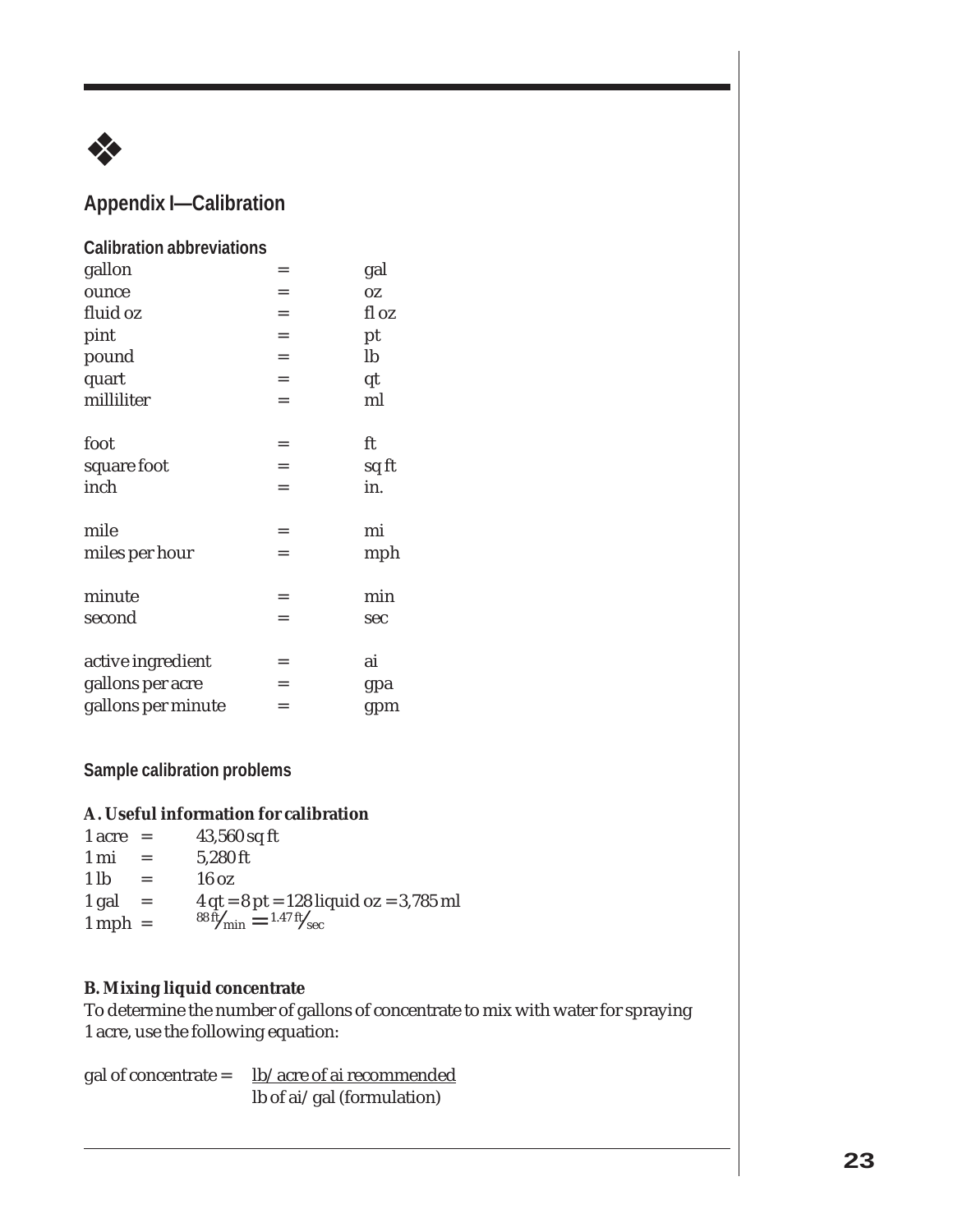**Example**: If the recommendation was 1.5 lb of atrazine per acre, and the purchased gallon of product contained 4 lb of active ingredient per gallon, the number of gallons of product needed per acre =  $1.5 \div 4 = 0.375$  gal = 3 pt.

## **C. Mixing dry pesticides**

To determine the amount of dry pesticide to mix with water or the amount of granules to apply, use the following equation:

lb needed/acre =  $lb/$ acre of ai recommended  $\times 100$ percent formulation

**Example**: If the recommendation was 4 lb ai/acre and the purchased pesticide granules contain 20% ai, then the amount (in pounds) of 20% pesticide needed per acre  $= 4 \div 20 \times 100 = 20$  lb.

# **D. Calibration of small spraying equipment**

Small-plot equipment must be calibrated to deal with the precise applications required and to guarantee accurate results in research. Small sprayers can be calibrated by using the following method:

1. Based on the pesticide manufacturer's broadcast recommendations of gpa application rates, and on nozzle type for the specific situation, select a suitable spray tip size from the manufacturer's recommendations and from catalogs. Note information on various combinations of pressure, nozzle spacing, sprayer ground speed, spray angle, and the gpm or gpa delivered for the nozzle tip.

2. Select the ground speed based on what you consider to be a comfortable operating speed. A common speed is 3 mph for plot work. To determine accuracy of ground speed:

| <b>Sprayer ground speed</b> |                            |  |  |
|-----------------------------|----------------------------|--|--|
| Speed in mph                | Time required in           |  |  |
| (miles per hour)            | seconds to travel 100 feet |  |  |
|                             | 68                         |  |  |
| 2                           | 34                         |  |  |
|                             | 23                         |  |  |
|                             | 17                         |  |  |
|                             | 1 1                        |  |  |

3. At this point, the nozzle type, tip size, angle, spacing, pressure, and sprayer speed that closely deliver the recommended gpa rate have been established. Now determine the **actual** spray delivery in gpm or gpa output by collecting the output from a nozzle over a timed period and by using one of the following formulas: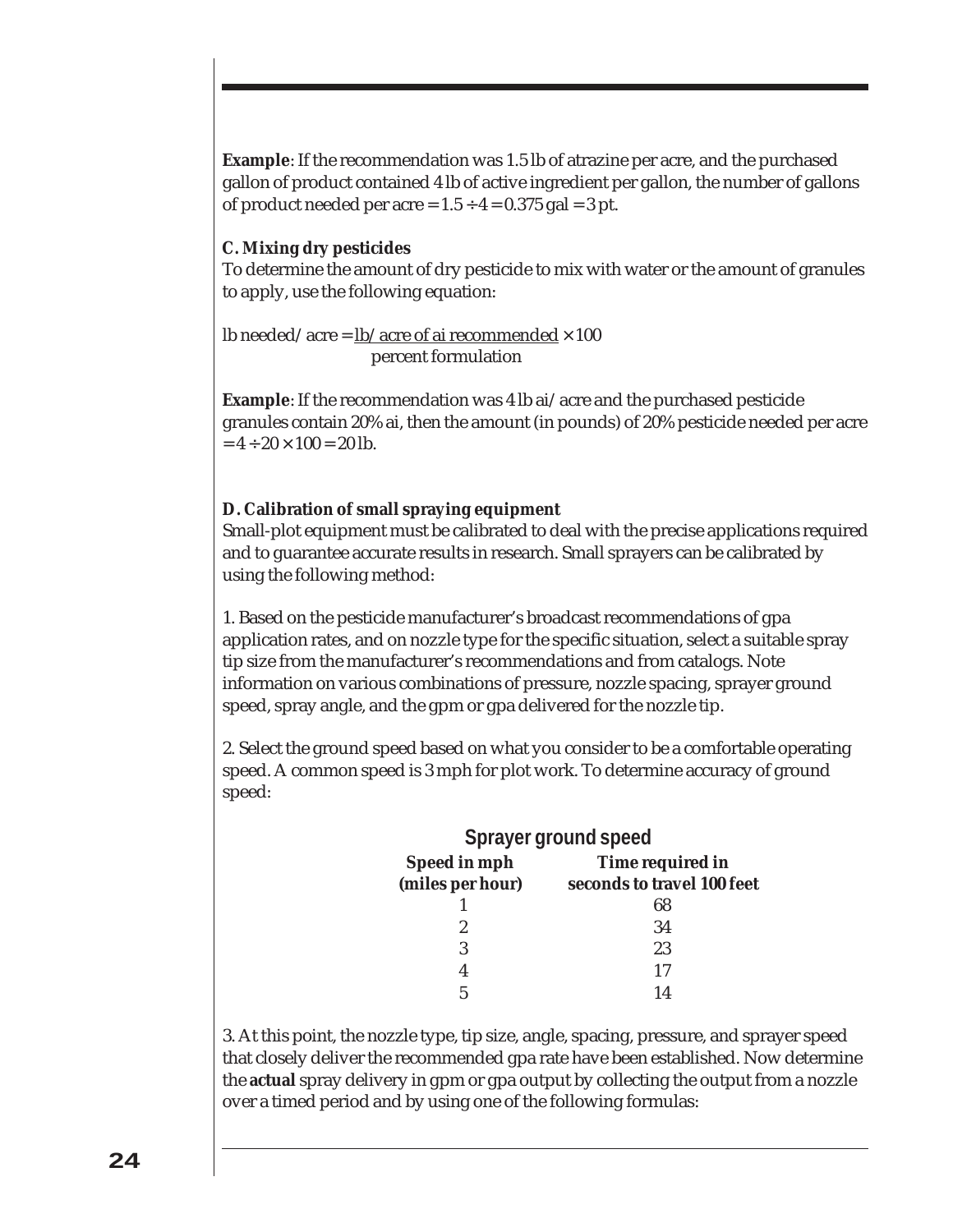#### $gpm = gpa \times mph \times W^*$  gpa =  $5.940 \times gpm$  (per nozzle)  $5.940$  mph  $\times$  W<sup>\*</sup>

milliliters per minute  $\div$  3,785 ml/gal = gpm

\*W = spacing between nozzles in inches. If this is a single nozzle, W is the spray width in inches.

**Note:** Output can be collected for less than a minute.

**Example**: If 126 ml is collected in 10 sec, what is the output in ml/min? in gpm?

Answer:  $126 \text{ ml} \div 10 \text{ sec} = 12.6 \text{ ml/sec} \times 60 \text{ sec} = 756 \text{ ml/min}$  $756$  ml/min ÷ 3,785 ml/gal = 0.20 gpm

- 4. Sample calculations using gpm and gpa formulas
	- a. How many gallons per minute will need to be collected from one nozzle to attain the desired gallons per acre rate? How many milliliters need to be collected in 10 sec?

Given: 30-gpa rate, 3 mph, 20-inch nozzle spacing

Answer: gpm =  $\frac{g}{g}$  =  $\frac{xmph}{W}$  gpm =  $\frac{30 \times 3 \times 20}{20}$  = 0.3 gpm 5,940 5,940

 $0.3$  gpm  $\times$  3,785 ÷ 6 = 189 ml in 10 sec

b. How many gpa will be delivered if you collect \_\_\_\_\_ gpm?

Given: 0.27 gpm collected from one nozzle, 3 mph, 20-inch spacing Answer: gpa =  $5.940 \times gpm$   $5.940 \times 0.27 = 26.7$  gpa delivered  $mph \times W$   $3 \times 20$ 

5. Final adjustments

Check all nozzles for output. Replace a nozzle if the amount delivered from any one on the boom varies more than 5% from the average output.

Slight adjustments in pressure or variation in ground speed can fine tune the output to the desired amount.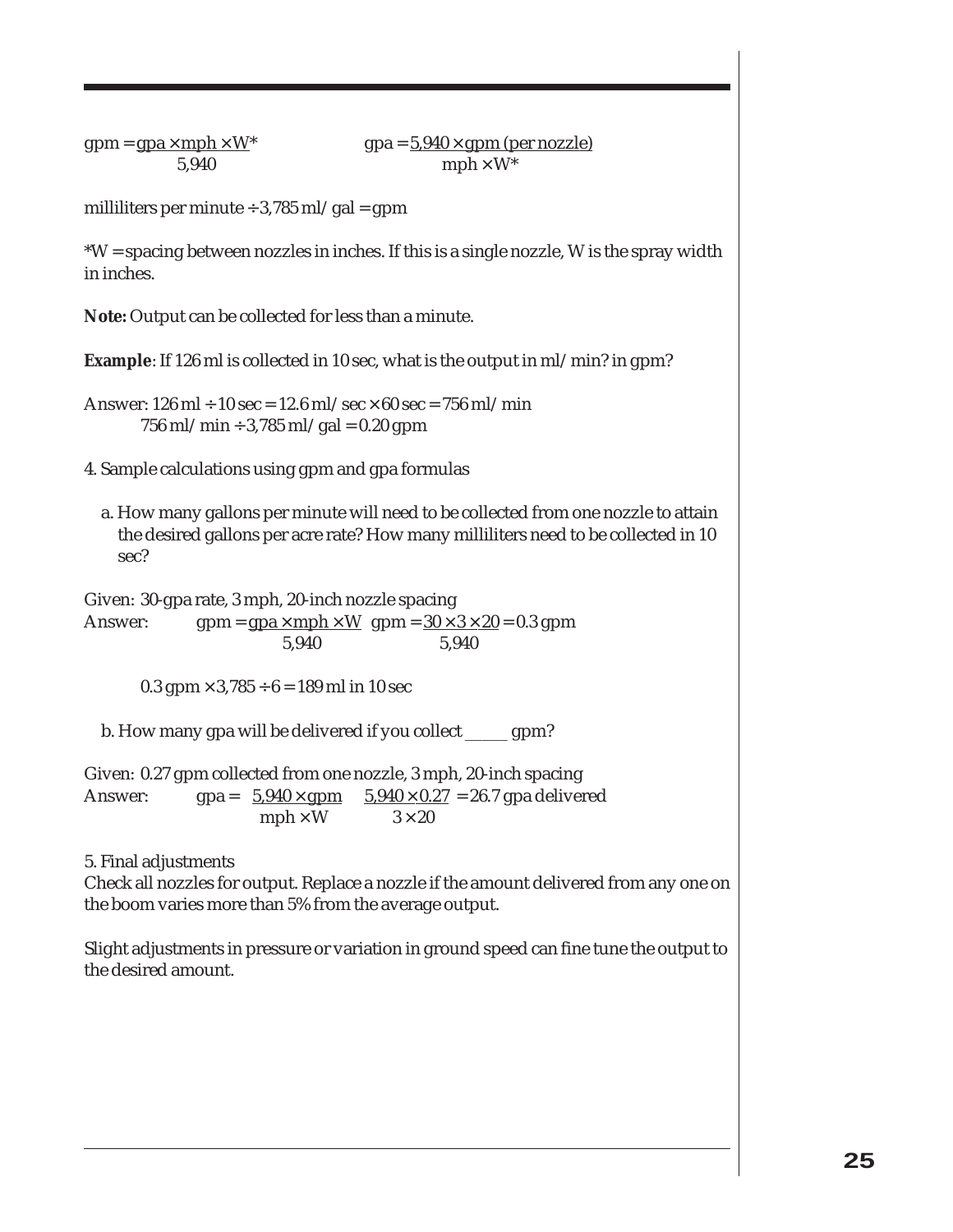# **E. Calibration of large equipment: The "ounces-to-gallons" method**<sup>1</sup>

Large application equipment, commonly used with on-farm research and demonstration work, can be easily and accurately calibrated with the following method. This method is designed to minimize the calculations and time required for calibration. The tools needed are: a measuring tape, a watch with second hand, and a measuring jar graduated in ounces.

1. Fill the sprayer tank with water.

2. Determine the nozzle spacing in inches and measure the appropriate distance in the field according to the following table:

| <b>Nozzle spacing</b><br>(inches) | <b>Travel distance</b><br>(feet) |  |  |
|-----------------------------------|----------------------------------|--|--|
| 10                                | 408                              |  |  |
| 15                                | 272                              |  |  |
| 18                                | 227                              |  |  |
| 20                                | 204                              |  |  |
| 30                                | 136                              |  |  |
| 36                                | 113                              |  |  |
| 38                                | 107                              |  |  |
| 40                                | 102                              |  |  |

1 From *Broadcast Sprayer Calibration*, Pm-817, Iowa State University Cooperative Extension ( January 1982) and *Sprayer Calibration Pocket Card,* PAT 27, Iowa State University Extension (October 1996).

3. In the field, drive the designated distance at your normal spraying speed. Record the travel time in seconds.

4. Set the desired pressure on the sprayer. With the sprayer parked, collect the output from each nozzle for the recorded travel time. Record the output of each nozzle separately.

5. Calculate the average discharge rate of all nozzles in ounces. If any nozzles are more than 5% below or 5% above the average, replace those tips.

6. Ounces = gallons per acre

If the above gallonage is not reasonable for the product being applied, change the rate by:

adjusting the pressure, or adjusting the travel speed, or changing the nozzle size and recalibrate.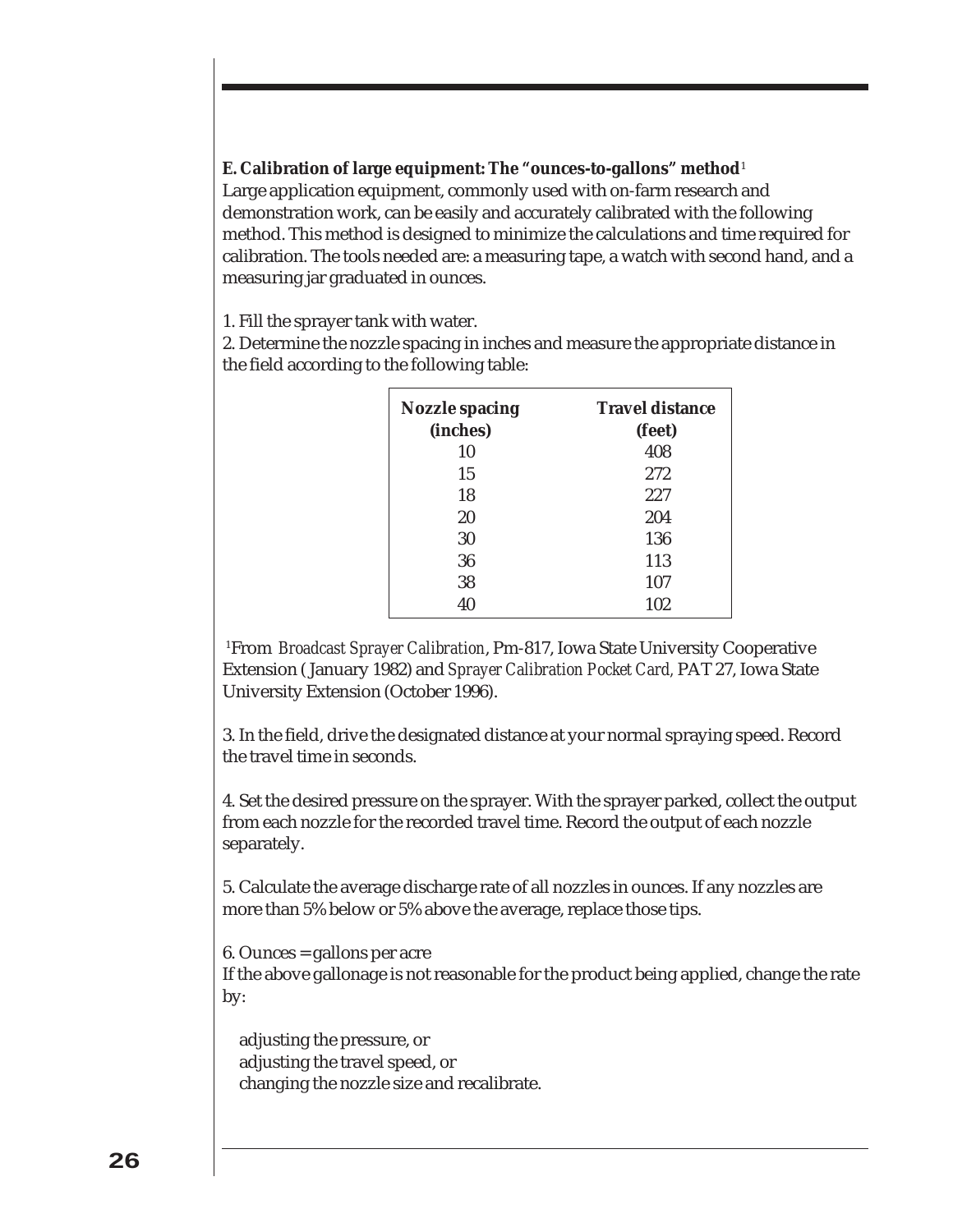To use this method for directed or banding applications, use band width in place of nozzle spacing in the table on page 26.

**F. Band applications of pesticides2**

To determine the amount of pesticide to apply per acre when the band application is made for a specific row width but the actual row width is different, use the following equation.

amount/acre for new row width = row width in recommendation  $\times$  recommended rate row width used

**Example**: If row width is changed from 40 to 30 inches and the recommendation for 40-inch rows is 1.5 lb of pesticide, the rate per acre for 30-inch rows would be:

rate/acre =  $40$ -inch row  $\times$  1.5 lb = 2 lb/acre 30-inch row

The recommendation is in rate per acre. Determine the actual area covered by dividing the row width into the band application.

**Example**: Rows of crop are 40 inches wide. A band or strip application of 10 inches is being made. The portion of field that is sprayed can be determined by:

area treated =  $10$ -inch band = ¼ or 0.25 40-inch row

2 From *Banding Herbicides for Row Crop Weed Management*, Pm-1393 (Revised, October 1990).

# **G. Calibration by using ounces per 1,000 ft of row**

Determine the ounces (oz) needed for any length of row when recommendation is in oz/1,000 ft.

ounces needed = distance pesticide collected  $\times$  recommended rate in oz/1,000 ft 1,000 ft

**Example**: Four ounces of insecticide must be collected from each planter unit if the distance collected is 500 ft and the recommended rate is 8 oz/1,000 ft of row.

 $4 oz = 500 ft / 1,000 ft \times 8 oz$ 

ounces needed =  $500 \text{ ft} \times 8 \text{ oz} = 4 \text{ oz}$ 1,000 ft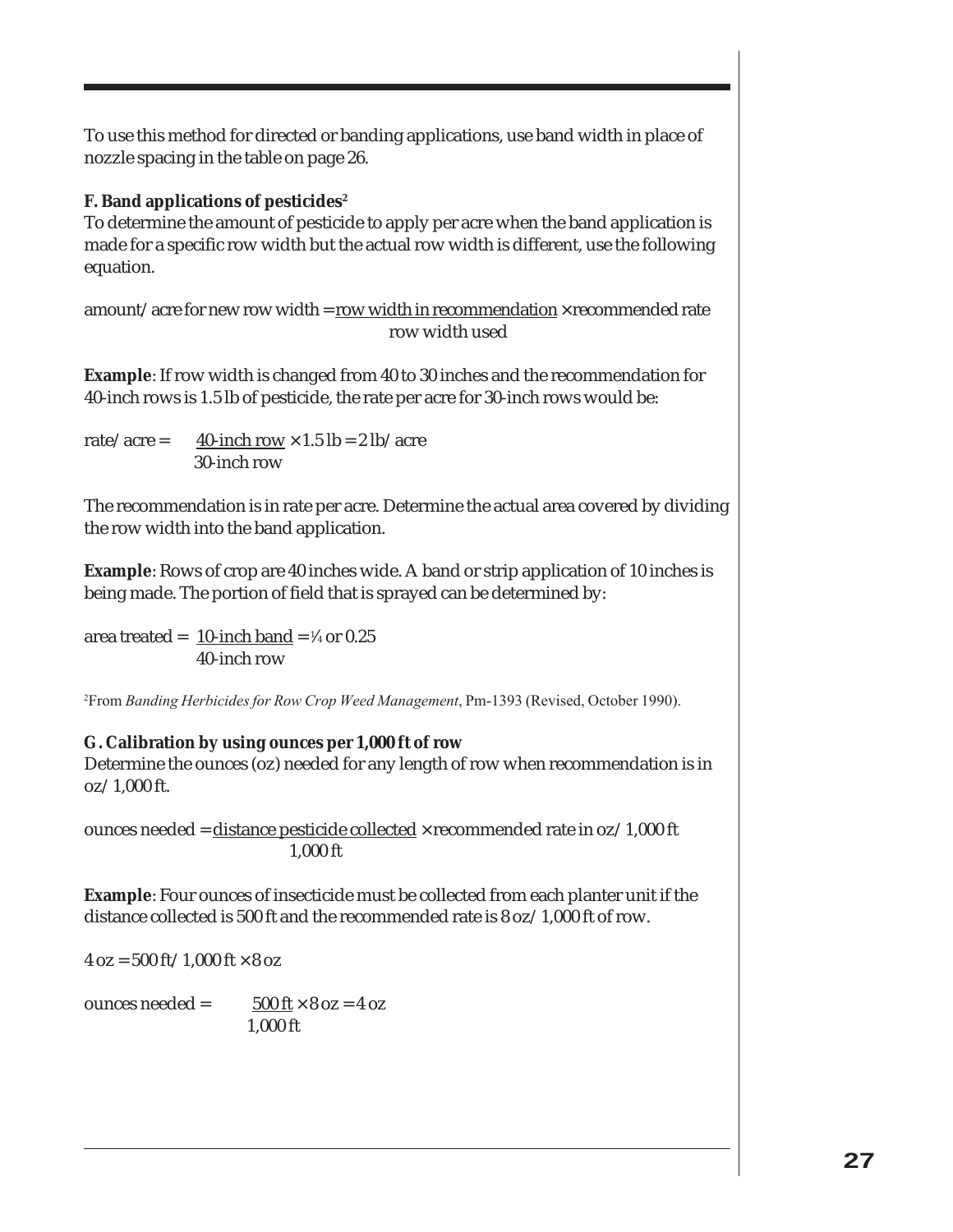Convert ounces per 1,000 ft of row to determine pounds needed per acre as follows:

lb/acre = recommended oz/1,000 ft of row  $\times$  linear feet of row in 1 acre 1,000 ft of row 16 oz

**Example**: Recommendation is 9 oz/1,000 ft of row. Row spacing is 30 in. or 17,424 ft/ acre.

lb/acre =  $\frac{9 \text{ oz}}{}$   $\times$   $\frac{17,424 \text{ ft/acre}}{} = 9.8 \text{ lb}$ 1,000 ft of row 16 oz

#### **H. Calibration by driving over a set distance**

Determine the discharge rate per acre when equipment is driven a known distance as follows:

| $amount/acre =$ | amount collected       | <u>sq ft/acre</u>      |
|-----------------|------------------------|------------------------|
|                 | distance traveled (ft) | width of coverage (ft) |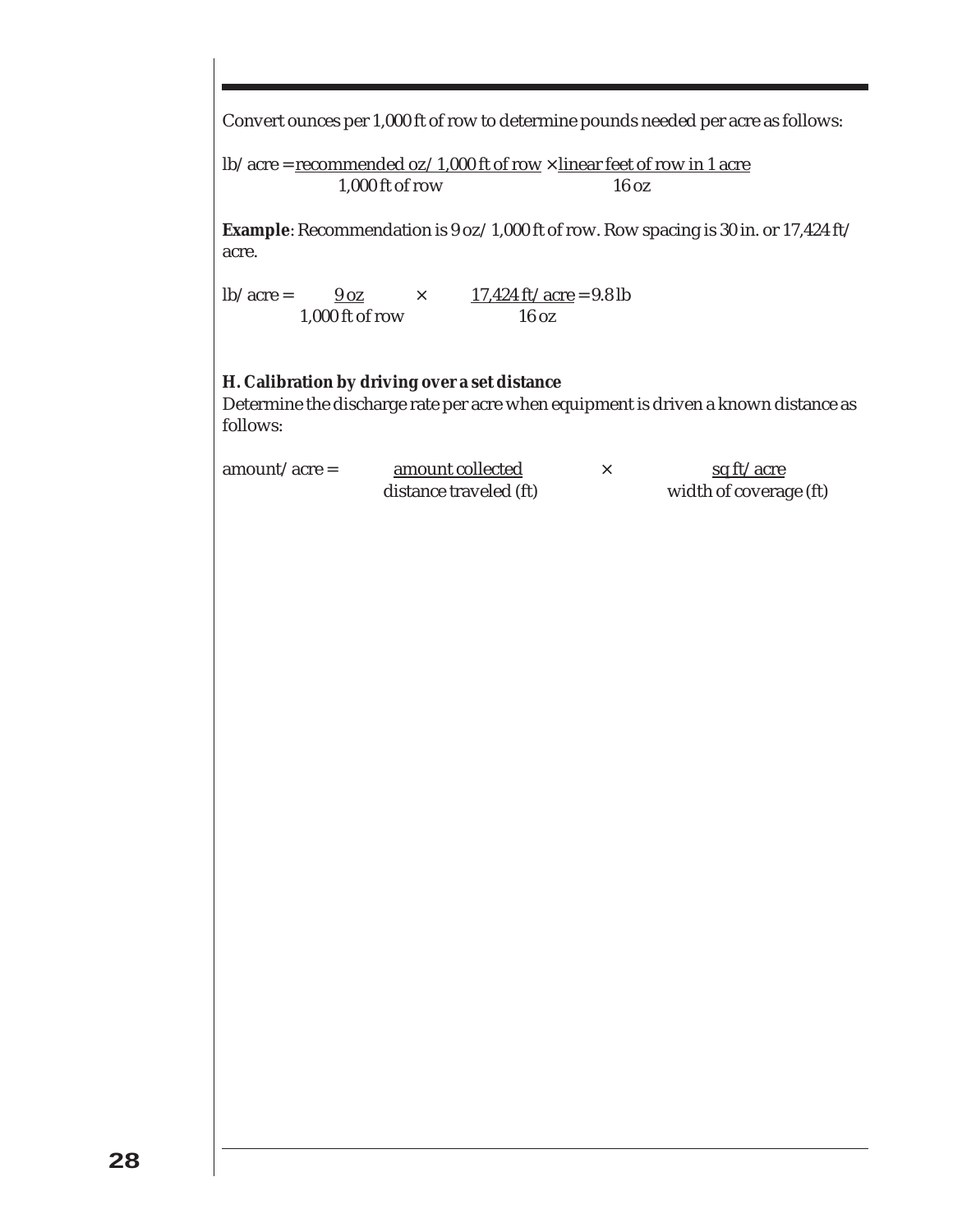

# **Appendix II—Recordkeeping**

Commercial and public applicators must comply with Federal and State pesticide recordkeeping requirements. Maintaining accurate pesticide application records is important for safe and effective pest management. The records must be kept for 3 years following the date of application. Record the following information for all applications of restricted use pesticides:

- Brand or product name of the restricted use pesticide;
- EPA registration number of the restricted use pesticide (from the label);
- Total amount of the restricted use pesticide applied (the product, not the active ingredient);
- Location of the application according to one of the following: (1) county, range, township, and section number system; (2) personal identification system using maps and/or a written description that accurately and clearly identifies the location of the restricted use pesticide application; (3) an identification system used by a U.S. Department of Agriculture agency, such as map systems used by the Natural Resources Conservation Service (NRCS); or (4) legal property description;
- Size of the area treated (spot treatments have fewer information requirements);
- Crop, commodity, stored product, or site to which the restricted use pesticide was applied;
- Month, day, and year the restricted use pesticide was applied;
- Name and certification number of the applicator who applied the restricted use pesticide; and
- Temperature and the direction and estimated wind velocity at the time of application to any outdoor area.

In addition, applicators may find it useful to keep records on the following:

- Crop and variety planted or animals treated;
- Crop history, including planting date and developmental stage;
- Percent active ingredient, type of formulation, manufacturer, and purchase date;
- Calibration of equipment, including nozzle size, and pressure and throttle settings;
- Weather conditions, soil moisture conditions, and relative humidity;
- Total cost of the application;
- Treatment time of animals, and their average weight; and
- Application results.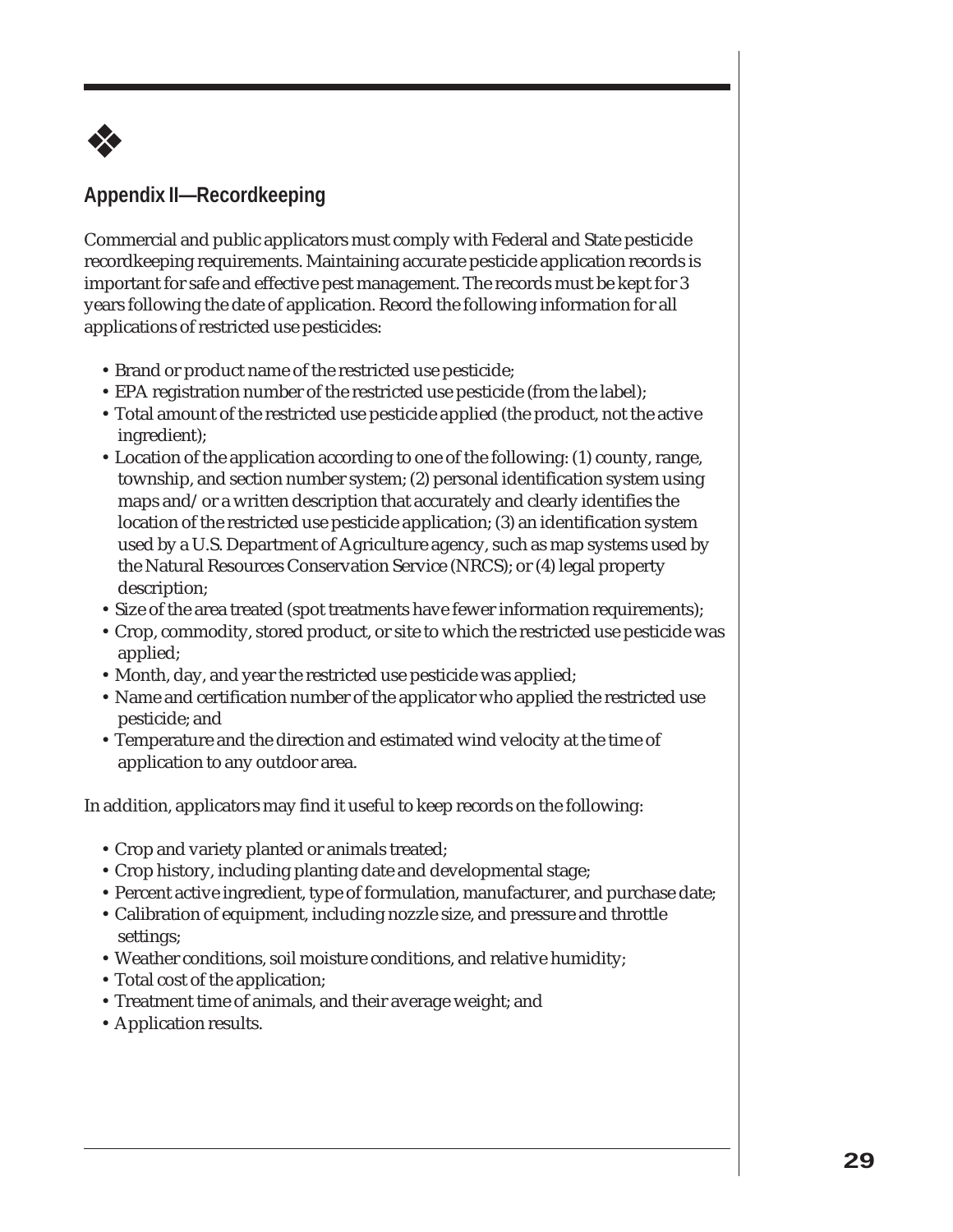# **Appendix III—Demonstration and research safety procedures**

❖

Prior to conducting demonstrations or research where pesticides, drugs, and other chemicals will be used, the following precautions should be taken to protect the investigator, workers on the project, animals involved, and the environment where the work will take place:

- Obtain toxicological data to be satisfied that the health of the applicator and any other people working in the area will not be jeopardized if the compound is used in the prescribed manner. One source of this information is the Material Safety Data Sheet (MSDS) that may be obtained from the manufacturer. Make sure you ask questions if the toxicological or safety information is not complete or you do not understand the instructions.
- Carefully read and understand the label of the pesticide or chemical you are using. In the case of pesticides, "the label is the law" and you must follow the label and any supplemental label materials to use the product in a legal manner according to the United States Environmental Protection Agency (USEPA). Make sure you follow the provisions of the Worker Protection Standard<sup>1</sup> as it applies to pesticides used in agricultural research as well as other general applications.
- Make sure you wear the personal protective equipment listed on the pesticide label for each different operation such as mixing, application, and reentry into a treated area. You also must provide your workers with the correct personal protective equipment if they are reentering a treated area during the restricted entry interval (check the label for details).
- Obtain from the sponsor of the research or the producer of the chemical, drug, or pesticide, information on the method (acceptable to the USEPA) by which animals or plants that are treated with these compounds must be disposed of. Also obtain a statement as to who will accept responsibility for disposing of the commodity and providing compensation for it.
- Inform the owner of the commodity to which the compound will be applied of all possible dangers to him/her, the crop, or the test animals. Inform the owner of the method of disposal for the crop or test animal.
- Secure a simple, written statement outlining contributions and responsibilities of each party.

\_\_\_\_\_\_\_\_\_\_\_\_\_\_\_\_\_

<sup>1</sup> Complete information about the Worker Protection Standard can be found in *The Worker Protection Standard for Agricultural Pesticides—How to Comply*, EPA 735-B-93-001, July 1993, available from the U.S. Government Printing Office, Superintendant of Documents, Mail Stop: SSOP, Washington, DC 20402-9328.